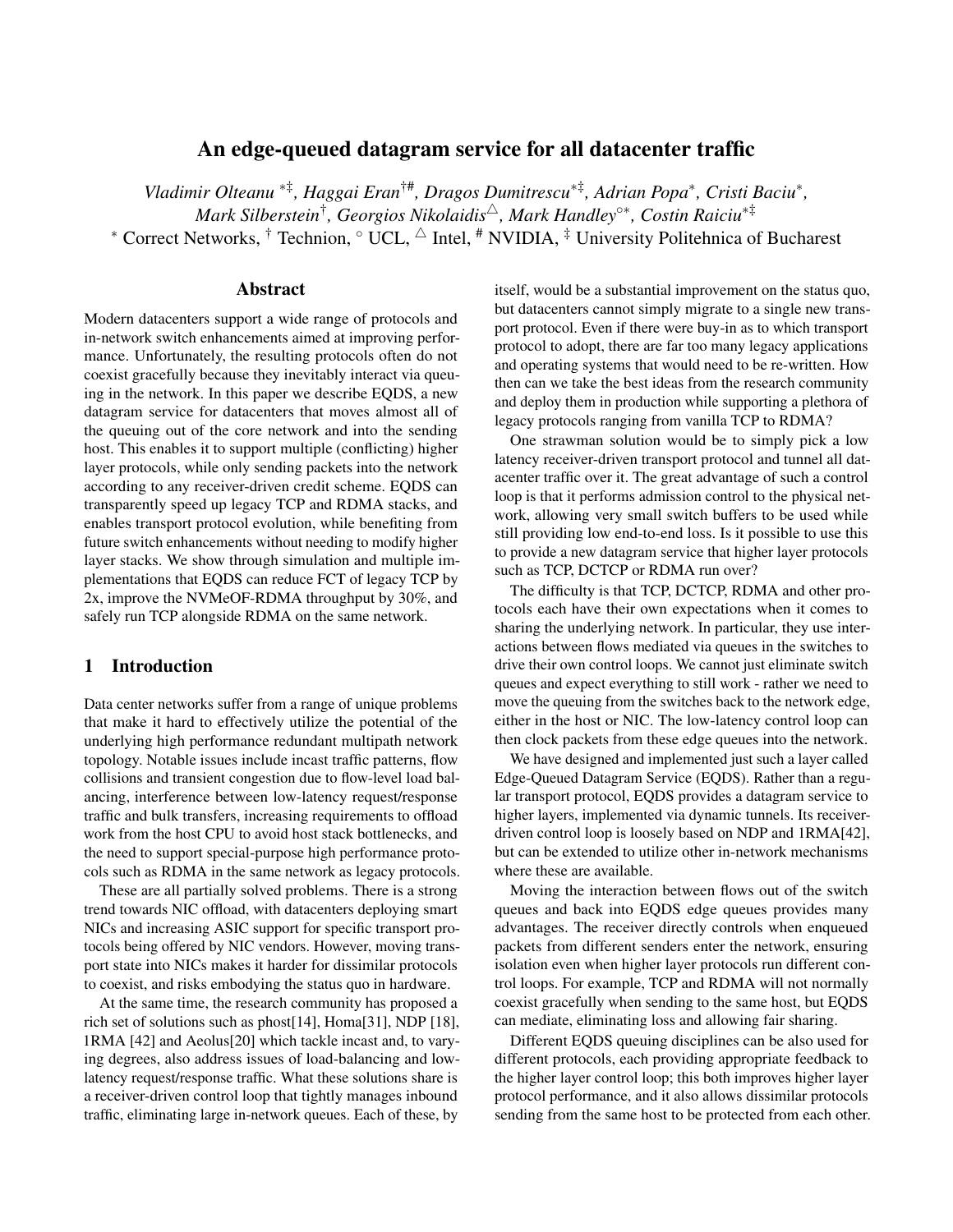<span id="page-1-0"></span>

Figure 1: Fragmentation of datacenter networking

Adding new queuing disciplines to support innovative future transport mechanisms is also simplified as they only need to be deployed in the relevant sending hosts, not in switches.

Finally, EQDS uses packet spraying to balance load evenly in the network core, avoiding flow collisions, and increasing throughput. Legacy protocols such as TCP and RDMA do not normally cope well with reordering, so EQDS implements a reorder buffer in the receiver. With a conventional network such a reorder buffer might deliver the highest latency seen across all paths, but with good load balancing and short switch queues we find that EQDS reorder buffer latency is minimal.

In this paper we detail the design and implementation of EQDS and its on-demand zero-RTT tunnel protocol, and evaluate it running both natively in Linux hosts and offloaded to two brands of smart NIC. We show that the EQDS control loop operating on very short timescales does not adversely affect higher layer control loops such as TCP's Cubic or RDMA using DCQCN. Rather, it allows diverse higher-layer control loops to co-exist gracefully, protects latency-sensitive applications from queuing delays caused by bulk transfers, while increasing throughput by eliminating flow collisions.

#### 2 Motivation

IP has been the narrow waist[\[7\]](#page-13-3) of the Internet stack since from the early days of the Internet, providing basic end-to-end service. In reality, the narrow waist is not just IP: a functioning Internet also assumes some form of TCP-compatible congestion control and sufficient in-network queuing for it to do its job, though this lacks a clear layer in the stack.

This lack of abstraction has particularly hurt datacenter networking. Here, a plethora of work has pushed optimizations across boundaries, including to the host stack, switches or both. As a result of all these enhancements, what has emerged are multiple parallel stacks, each assuming a slightly different "basic" datagram service, that must be isolated from each other in the network to avoid them fighting (see Fig. [1\)](#page-1-0). Further, optimizations for one stack often hurt the performance of others in the same network.

Many have improved on TCP congestion control[\[1,](#page-13-4) [28,](#page-14-1) [44\]](#page-15-1), reducing vanilla TCP's need for large switch buffers. These TCP's are still built upon basic datagram service though, and probe network capacity to sense congestion. In so doing they interact with each other via queues, increasing latency.

Even datagram service itself has been tweaked, with many enhancements aimed at improving service for certain traffic classes, as in Fig. [1.](#page-1-0) For example, RoCEv2 can use PFC to provide lossless service as assumed by RDMA; this brings its own set of unique feature interaction problems [\[16,](#page-13-5) [29\]](#page-14-2).

Protocols like TCP and RDMA also assume largely inorder delivery from the underlying datagram service. In datacenters, in-order delivery is provided by flow-level ECMP, though this wastes capacity in Clos topologies. To better use multipath networks, variants of these protocols have been proposed [\[38,](#page-14-3) [26,](#page-14-4) [29\]](#page-14-2) but rarely deployed. Another source of performance problems as network speeds have increased has been the end-host stack implementation itself. Even TCP resorts to segmentation and checksum offloading, but application writers often use kernel bypass mechanisms such as DPDK or even offload all the work to the NIC using RDMA, and in so doing impose unique dynamic load on the network.

The web of dependencies between higher layer protocols and in-network enhancements makes deploying new protocols increasingly difficult. The root cause of the problem is that basic datagram service forces diverse higher layer protocols to interact via queues in the network. We argue that in-network queuing, beyond the minimum needed to smooth fan-in, is antithetical to building a high performance lowlatency general-purpose datacenter network.

We propose a novel Edge-Queued Datagram Service as the new narrow waist for the datacenter networking stack. To transport stacks above, EQDS offers a what looks like a conventional datagram service via virtual interface queues in the host that buffer traffic and provide appropriate congestion feedback signals. EQDS then sends this traffic when possible, utilizing diverse in-network mechanisms to maximize utilization and minimize in-network queuing latency. EQDS shares the network at the hosts, allowing conflicting transports to run side-by-side on the same network.

## 3 Concept

We introduce the EQDS concept by means of example. Consider Figure [2a:](#page-2-0) two TCP senders send to a receiver across a conventional network where the bottleneck is at the final hop as is common in datacenters [\[5\]](#page-13-6). TCP needs to build a queue to sense congestion and back off, forcing any other flow sharing the queue to behave similarly to share the link reasonably. RDMA or other transports (see Figure [1\)](#page-1-0) that do not will cause problems and need to be isolated from TCP.

In contrast, the EQDS concept is shown in Figure [2b.](#page-2-0) The underlying latency across modern datacenter networks is so low that protocols like NDP, Homa and Aeolus can use credit mechanisms whereby the receiver clocks packets from the sender as required, ensuring a standing queue never builds in the network. Protocols like TCP still need a queue to drive their control loop, but EQDS moves this queue to the sending hosts, where it is under the receiver's control. If many TCP senders create an incast, the default behavior they observe is almost identical to what would happen if the last hop switch runs fair queuing with a large amount of buffering.

As the queuing has been removed from the network itself, EQDS can run different queuing disciplines in the sending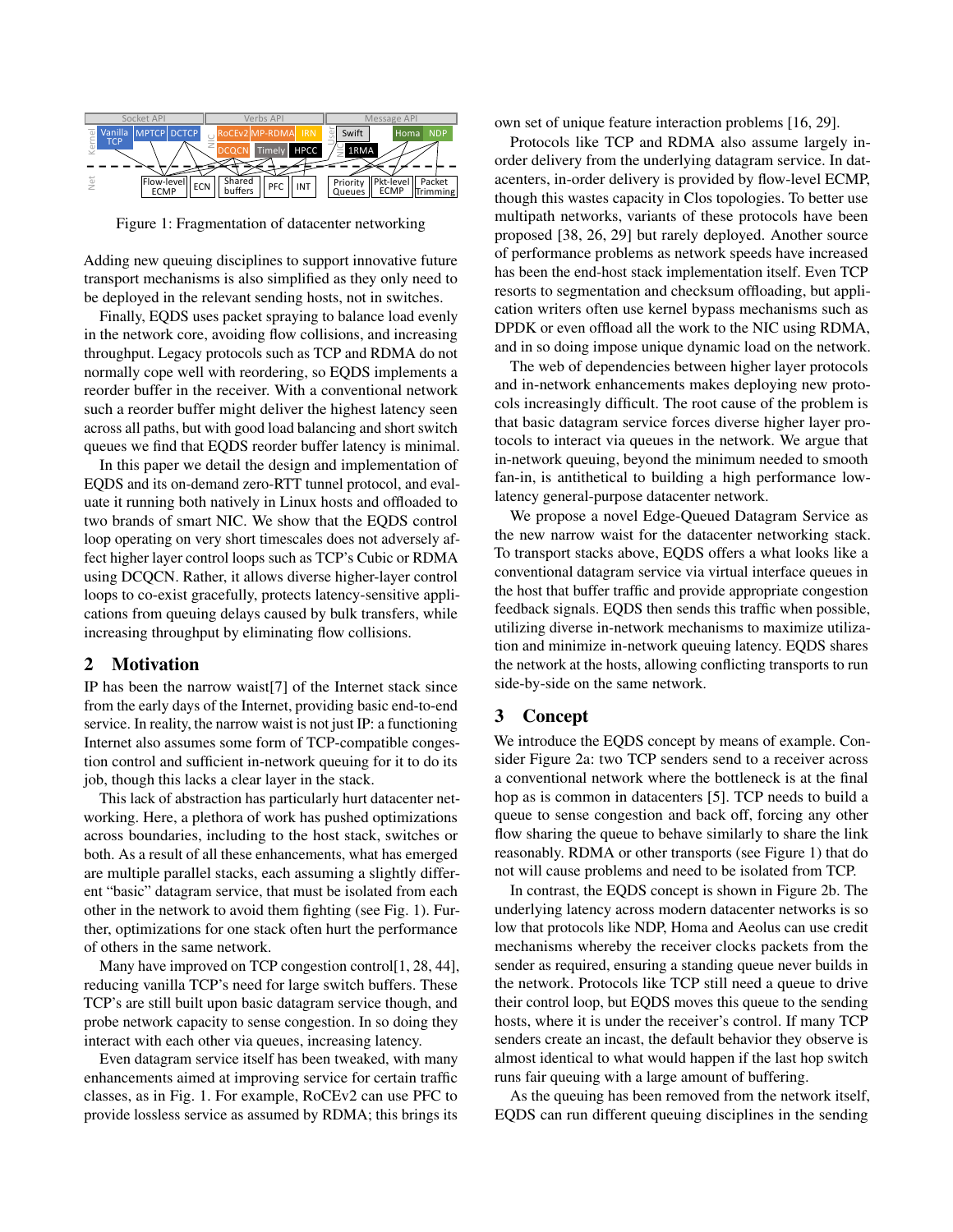<span id="page-2-0"></span>

Figure 2: Overall EQDS concept

*EQDS Virtual Interface* (EQIF), as appropriate to the traffic being carried. Figure [2c](#page-2-0) shows a legacy TCP sender coexisting with an RDMA sender, with the bottleneck link being shared fairly, or with a proportional share, if that is deemed appropriate by the network or host administration policy.

Finally, Figure [2d](#page-2-0) shows EQDS using per-packet ECMP (aka packet spraying) in the underlying network to minimize latency and increase network capacity. Few current transport protocols cope well with the level of reordering this usually causes, but as EQDS keeps network queues very small, the reordering is easily managed by a short reorder queue in the receiving EQIF, so it is hidden from the higher level protocol.

In summary, the key EQDS concepts are: (1) move queuing out of the network leaving just the bare minimum required; (2) queue traffic in the sending host; release it when the receiver requests it; (3) run appropriate queue disciplines for different classes of application as they require; and (4) use per-packet ECMP to load-balance evenly so as to minimize latency but, by default, hide it from higher layer protocols. The EQIF virtual interfaces then become the control points for the network, enforcing sharing policies.

#### 4 Design

To implement EQDS, we need four main components:

• One or more EQIFs on the sending host, which implement queuing disciplines to support higher level protocols;

- One EQIF on the receiving host, which implements a short reorder queue for best-effort in-order delivery service to protocols that are intolerant to reordering;
- A mechanism to encapsulate packets reliably across the network from sending EQIF to receiving EQIF;
- An edge-to-edge control loop to clock packets from sending EQIF to receiving EQIF.

With these in place diverse higher-layer protocols are carried over EQDS, which hides lower-layer in-network mechanisms. The edge-to-edge control loop may differ in different datacenter environments or even within one datacenter, depending on switch capabilities. In effect, EQDS has become the new narrow waist of the datacenter protocol stack.

In the virtualized protocol stack, EQDS operates at the same layer as VXLAN, encapsulating higher-layer traffic going to EQDS-capable destinations. To provide datagram service, EQDS needs to provide on-demand tunneling from EQIF to EQIF without prior setup, without spending an RTT performing a handshake to establish control state, and with the expectation that packets sent in the first RTT will be reordered by per-packet ECMP. This demands a novel tunnel protocol ([§5\)](#page-3-0). EQDS tunnels are unidirectional; two are setup, one in each direction, if user traffic is bidirectional.

EQIF per-destination tunnel state is established on packet receipt at the sender, and established at the receiver using a zero-RTT protocol. This state can be unilaterally discarded when idle at any time by either side to reduce memory usage and will simply be reestablished as needed.

#### 4.1 EQDS control loop

Critical to EQDS performance and minimizing in-network queuing is the edge-to-edge control loop. EQDS allows different control-loop mechanisms to be used depending on the underlying network capabilities.

For a fully provisioned network our preferred in-network mechanism is packet trimming, which allows EQDS to use an NDP-derived control loop. This allows a burst of packets to be sent in the first RTT before credit-based control from the receiver takes over for subsequent RTTs. The sending EQIF keeps packets until they have been acknowledged by the receiving EQIF, or retransmits them on receipt of a NACK. In this manner, EQDS provides a highly reliable service, but it does not guarantee no packet loss whatsoever. A full reliability guarantee would prevent EQDS managing its own state effectively, risk resource starvation attacks, and would be pointless as full reliability requires end-to-end acknowledgment whereas EQDS may be implemented in the NIC so cannot protect data all the way to the receiving process.

Where packet trimming is unavailable, EQDS uses a 1RMA[\[42\]](#page-15-0)-derived mechanism where the sending EQIF requests credit from the receiver, or it can use a Homa/Aeolusderived mechanism where the first RTT of data is sent using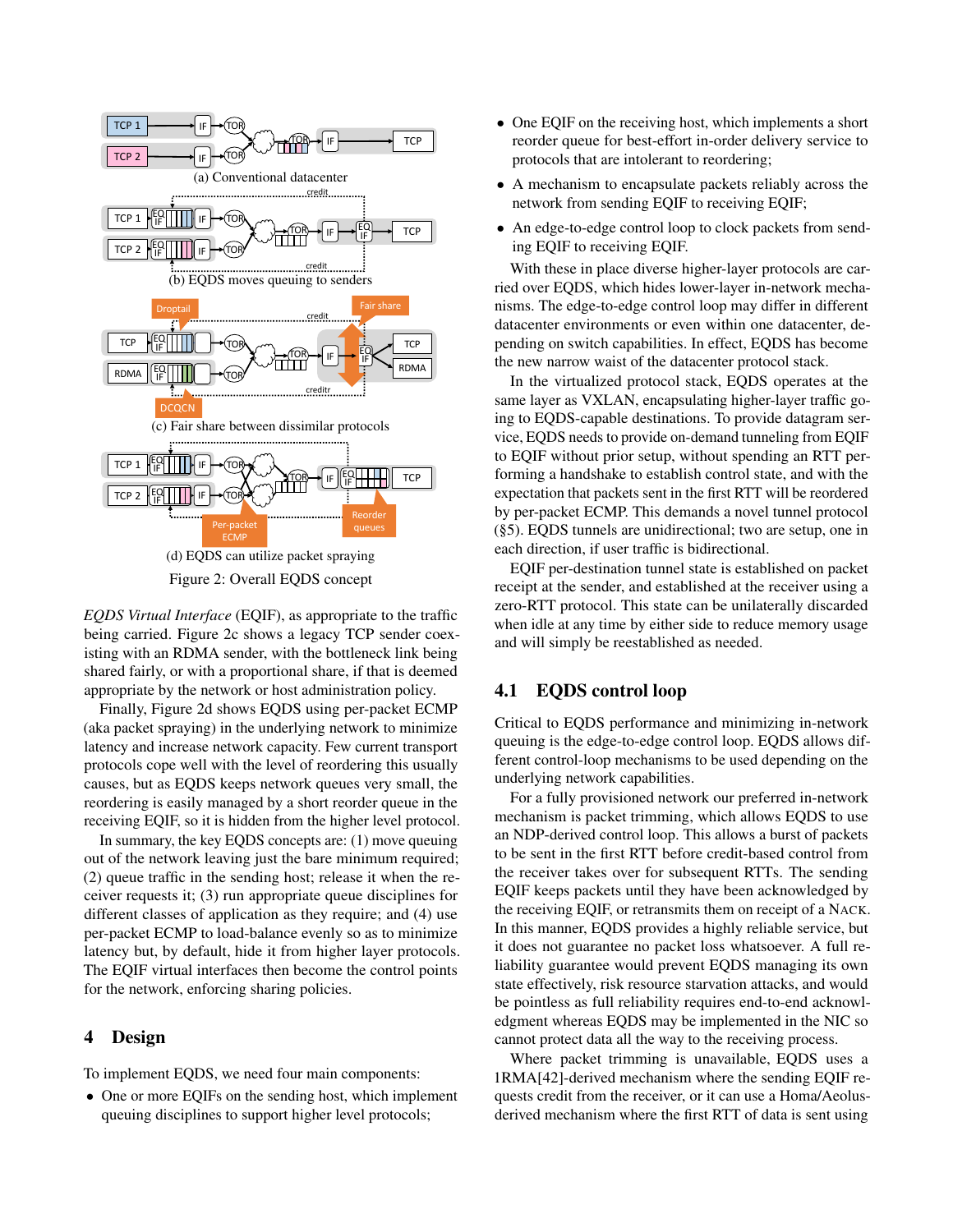<span id="page-3-1"></span>

Figure 3: Multiple stacks run on the same substrate.

low-priority service. In an underprovisioned network, core network congestion is also possible, though it should be rare if per-packet ECMP is used. In such cases, in-band network telemetry (INT) might by used to implement an HPCC-style control loop. Our current implementation supports both NDPstyle pro-active transmission and request-to-send. We expect future networks to innovate further in this area.

EQIFs. EQDS allows multiple protocol stacks to run on the same network substrate, as shown in Figure [3.](#page-3-1) The DPDKbased stack on host *A* is sending to its peer at *D* while a virtual machine at *B* also uses TCP to send to the VM at *D*. Without EQDS, the DPDK stack will saturate the link to *D*, starving TCP. This could be prevented using fair queuing in *D*'s ToR switch, but EQDS achieves the same effect without needing to configure switches and with finer grain control.

At *D*, a single *receiving EQIF* receives the flows from *A* and *B*. It maintains state (reorder queues, sequence numbers, etc) for incoming EQDS tunnels, allowing it to effectively manage all incoming traffic. By default, *D*'s receiving EQIF will send equal credits to *A* and *B*, ensuring a fair share and no overload. Proportional sharing or strict priority can also be achieved: the inbound sharing policy can be configured as needed - both by the network administrator and, if the VM and native stacks are run by the same user, by them too.

Three different stacks are in use at *A*: there are RDMA and TCP flows to *C*, a TCP flow to a VM at *B* and the DPDK native flow to *D*. This results in three *sending EQIF* virtual interfaces at *A* for the three different edge queue disciplines. The two TCP flows share the same sending EQIF which runs a TCP-compatible queue discipline. All three EQIFs at *A* cooperate using deficit round robin, so if the total traffic saturates *A*'s outgoing link, they will share it fairly (or unfairly, if that is the configured policy).

To summarize: an EQIF is a virtual interface that implements a specific queue discipline or feedback mechanism to higher-layer protocols. One sending EQIF contains multiple queues, each feeding an EQDS tunnel to a single host. Multiple transport flows from multiple VMs can share one EQIF so long as the protocols used can coexist in the same queue.

<span id="page-3-2"></span>

| Data Packet Header<br>0<br>31 |               |                 |              |  | <b>Control Packet Header</b><br>31 |                   |            |  |
|-------------------------------|---------------|-----------------|--------------|--|------------------------------------|-------------------|------------|--|
| flags                         | next<br>proto | sequence number |              |  | flags                              | pull<br>sender ID | ack number |  |
| pull target                   |               | path<br>ID      | sender<br>ID |  | pull number                        |                   | busy time  |  |

Figure 4: Tunnel Headers for Data / Control Packets

#### <span id="page-3-0"></span>5 Tunnel protocol

To carry data from sending EQIF to receiving EQIF we need a new tunnel protocol. The primary requirements are:

- A receiving EQIF should clock packets from its set of sending EQIFs so as not to cause in-network queues to build. At the least, this means it will send credit at a rate that does not exceed the receiver's access link speed.
- A receiving EQIF can choose how to distribute credits to senders, with the default being to implement a fair share.
- The tunnel should expect per-packet ECMP service and be robust to reordering this causes. Where possible, the sending EQIF will determine the path taken by each packet.
- The tunnel should provide best-effort reliable and in-order delivery from the receiving EQIF to higher layer protocols. Losses and reordering should be rare enough to minimally impact the performance of higher layer protocols.
- The tunnel should support unreliable, out-of-order delivery to higher layer protocols that prefer minimal latency.
- The tunnel should come up on demand with no pre-data handshake required, and be discardable at any time. If the endpoints end up out of sync, it should self-synchronize.
- The tunnel should be able to take advantage of a range of underlying network enhancements without higher layer protocols needing to be aware of them.
- Both sending and receiving EQIFs should be able to impose policies for sharing, configured by the network operator and by the users (to the extent user policy does not conflict with operator policy).
- EQIFs must be capable of being implemented in fast NIC hardware with bounded memory resources.

These requirements necessitate an unusual tunnel protocol; it has many aspects of a transport protocol, but is soft-state, being established, dropped and reestablished based on packet arrivals, yet it provides fine-grain closed-loop control.

At a basic design level, EQDS is a tunneling protocol with an NDP-derived control loop, that runs on top of UDP. It can carry multiple types of traffic, including IP and VXLAN. Its control fields (shown in figure [4\)](#page-3-2) were meant to complement VXLAN and there is no overlap in functionality between the two; indeed, EQDS could be implemented as a stateful extension to VXLAN encapsulation if required  $1$ .

Data Clocking. As with NDP, the receiving EQIF sends PULL packets containing credit to the sending EQIF; the

<span id="page-3-3"></span><sup>1</sup>For testing, we encapsulated plain IP traffic, rather than VXLAN.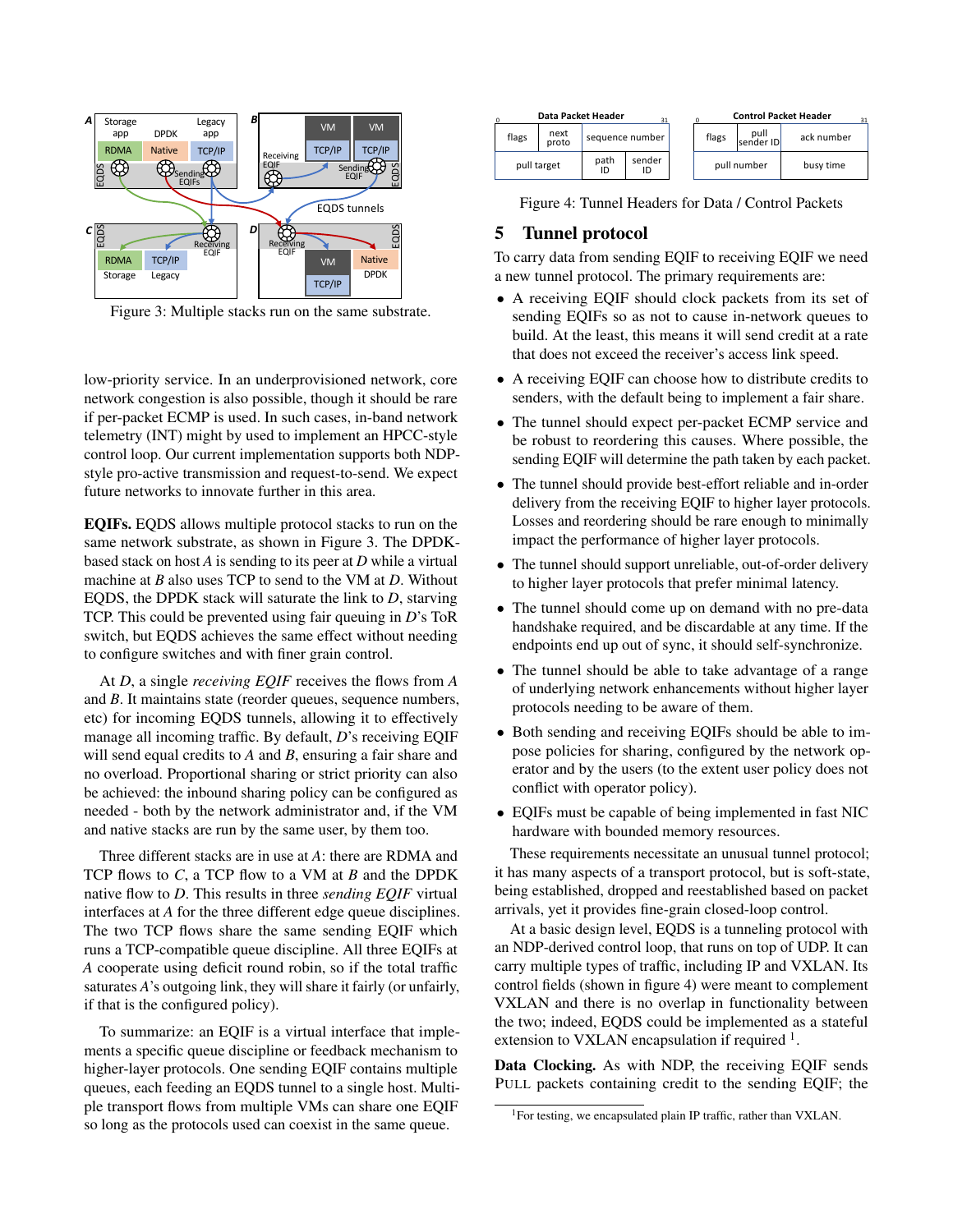sending EQIF then sends data packets matching that credit from the corresponding tunnel queue in response. The receiving EQIF paces the sending of credit so that after the first RTT the aggregate arrival rate matches the incoming link speed.

To summarize NDP as described in [\[18\]](#page-13-1): when a sender starts, one RTT of data is sent without waiting for credit; after that, the sender waits for PULL packets from the receiver. This means that there can be an incast in the first RTT where loss occurs. NDP copes with this using *packet trimming* - the payload is removed from packets that would overflow the queue, and just the header is forwarded to the receiver. This makes the network lossless for metadata, though not for data, and informs the receiver of demand. The receiver can then request retransmission of trimmed data and transmission of new data using PULL packets. In a large incast it may take some time to send a PULL to a sender, so the receiver ACKs or NACKs each data packet so that the sender knows which packet buffers to free and which to add to its retransmit queue.

Where the underlying network supports trimming, an EQDS tunnel uses the NDP mechanism as described above for the first RTT, as it minimizes latency. EQDS supplements this with a request-to-send mechanism, where the sender directly requests credit from the receiver. This is used when trimming is unavailable and for intermittent bursty flows.

Conceptually, each EQDS tunnel maintains a constant bandwidth-delay product (BDP) of credit which is passed between sender and receiver. This credit either starts at the sender (NDP-like) or at the receiver (RTS). Credit flows from sender to receiver with data packets and from receiver to sender with PULL packets. EQDS differs from NDP in how it keeps this window constant in the presence of control packet loss, as NDP failed to do so in corner cases.

EQDS credit is expressed in bytes. To send a packet of size *b* bytes, the sending EQIF must possess *b* bytes of credit. PULL packets contain a *pull number* which starts at zero and increments for each PULL sent to a source. When the highest pull number seen by the sending EQIF increases by *n*, this grants *n* MTUs of credit.

When a sending EQIF sends data, a *pull target* field in the header indicates to the receiver how much credit is desired beyond the current pull number. This is capped at one bandwidth-delay product (BDP) - typically 10 to 30 packets.

The receiving EQIF maintains an *active sender list* (ASL). An active sender is an incoming EQDS tunnel that has outstanding data to send. Every MTU-time the receiving EQIF will send one MTU of credit to the sender at the head of the ASL. If this causes the pull number to reach that sender's pull target, this credit will satisfy all the known demand from that sender. The sender will then be removed from the ASL and placed in an inactive senders set. If the pull number does not reach the pull target, the credit sent will not yet be sufficient, so the sender is re-inserted at the tail of the ASL. In this way all active senders get a fair share of capacity and credit is not sent to sending EQIFs that have no queued data.

The ASL is similar in concept to the NDP pull queue, but unlike NDP it ensures that a one-BDP credit window invariant always holds. Conceptually, the sum of credit stored at the sender, packets in flight, pulls in flight carrying credit, and credit implicitly stored in the ASL entry at the receiver is a constant so long as sufficient demand remains.

Implementing the ASL as a FIFO ensures incoming traffic is split fairly by default. To implement other sharing policies, a PIFO queue[\[43\]](#page-15-2) can be used in place of a FIFO, allowing a wide range of policies to be implemented.

To avoid sources going idle and then immediately bursting again, the receiving EQIF tells senders the minimum time its access link will be saturated using the busy time field in control packets (the pull targets inform the receiver of the total queue size at every sender). Even in trimming networks, if a bursty sender restarts within this busy time, it always uses RTS before sending, as bursting would cause unnecessary trims; senders can burst after the busy time elapses.

Tunnel setup and teardown. A sending EQIF creates tunnel state when packets for a new destination arrive. It picks a sequence number with certain constraints (see Appendix A for details) and starts encapsulating packets without waiting for a handshake to complete, setting the SYN flag in all packets until it receives a matching SYN +ACK packet in response. This informs the receiver of the new tunnel and is robust to reordering caused by per-packet ECMP.

Either side can unilaterally drop tunnel state. As an optimization, each will inform the other when it does so, but such a teardown does not need to be signalled reliably, and neither end keeps time-wait state. Later, if new packets arrive at the sending EQIF, a new tunnel will be established. If a receiver tears down a tunnel from a sending EQIF that has queued packets, a new tunnel is immediately set up.

This simplicity allows the simple EQDS state machine in Appendix A, it allows EQDS to be self-synchronizing if the two endpoints end up in different states, and it minimizes state requirements - something that is important for EQDS implementation in hardware. We can get away with such a lightweight protocol because the EQDS service model only guarantees a best-effort attempt to avoid loss, duplication, or reordering. A conventional transport protocol like TCP needs to provide firmer guarantees to the application.

Reorder Queue. Per-packet ECMP greatly improves load balancing, reducing in-network queuing and latency, but may cause reordering. Trimming also causes reordering while awaiting retransmission. To avoid performance problems with higher-layer protocols, EQDS maintains a per-tunnel reorder queue in the receiving EQIF. With minimal in-network queuing, the delay difference between paths is small, so this queue does not grow much and is bounded by a BDP.

Oversubscribed networks. When the network core is oversubscribed and becomes a bottleneck, aggressive receiverdriven transports can result in high trim rates or in high la-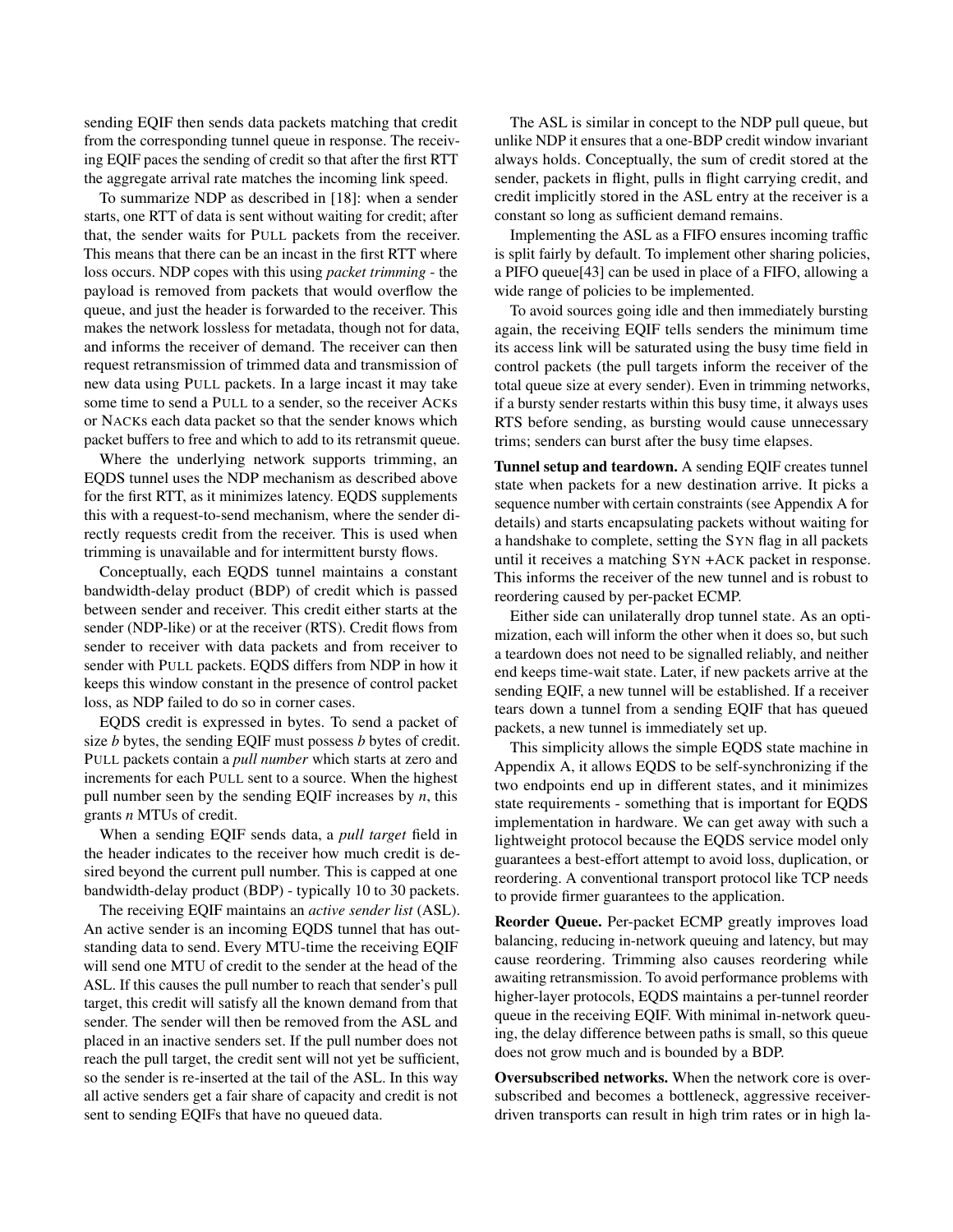<span id="page-5-0"></span>

Figure 5: Transmit datapath for sending EQIFs

tency or loss when RTS is used. In such cases, EQDS will need to be enhanced to take into account other congestion signals such as ECN, latency or even in-band network telemetry[\[32\]](#page-14-5) *in addition to* receiver pacing. As the receiver-driven transport handles the high-dynamic-range incast case, such congestion management only needs a relatively limited dynamic range and can be implemented by either the receiver reducing its pull rate or by then sender reducing its pull target. Developing such mechanisms is future work.

Incremental deployment. EQDS only encapsulates traffic to configured internal address ranges, so external and legacy traffic will also be present in a datacenter. How will they coexist? EQDS's packet spraying diffuses the effects of a flow across many core links, greatly reducing its impact on any legacy single-path flow. In our testbed when trimming is enabled, we use two priority classes to separate EQDS and non-EQDS traffic and ensure low latency for EQDS via small buffers even in the presence of legacy "elephant" flows.

Strict prioritization is probably undesirable as load levels rise, but weighted fair queuing between EQDS and non-EQDS traffic classes can maintain low latency for EQDS flows in the core, so long as the sprayed load-balanced EQDS aggregate does not exceed its allocated share. On ToR uplinks where EQDS traffic is less diffused, legacy "elephant" flows may impact some EQDS paths more than others. EQDS offers accurate per path latency and loss statistics that can be used to perform load-adaptive routing between paths, avoiding transient bottlenecks. Implementing these is future work.

## 6 Sending EQIF Specialization

Different types of traffic have different expectations of the underlying datacenter network. While a single EQDS tunnel protocol clocks all traffic from sending EQIF to receiving EQIF, higher-level protocols with differing network expectations are supported by different specialized sending EQIFs.

Fig. [5](#page-5-0) shows how sending EQIF behaves as a virtual interface. Whenever a higher-layer protocol sends packets via that interface, EQDS encapsulates and enqueues them, pending sufficient credit being available. The sending EQIF maintains one queue per tunnel, allocated on demand if one does not already exist. When a packet is sent, it is moved from the send to the in-flight queue, but not freed until it is ACKed. If is it

<span id="page-5-1"></span>

Figure 6: RDMA EQIF implementation.

NACKed or a retransmit timer expires, it is moved to the tunnel's retransmit queue. When credit is available, retransmitted packets are sent first, then new ones.

Each sending EQIF provides a specific type of service. We currently support three service classes: TCP-compatible, RDMA, and native. They differ in their queue discipline and in how feedback is presented to end-to-end traffic.

When multiple sending EQIFs are in use at the same host, as in Figure [5,](#page-5-0) credit avoids overloading the receiver's downlink, but credit from multiple receivers can exceed the uplink speed. When this happens, deficit round robin is used to share the physical interface fairly between the various EQIF queues. Queue priorities can also be configured if desired.

Multiple host stacks or virtual machines sending the same traffic class can share the same EQIF. For example, QUIC and TCP may use the same TCP-compatible EQIF, whereas RDMA would use a different EQIF. None of these legacy stacks need be aware they are running over EQDS.

TCP-compatible EQIF Class. Our TCP EQIF implements a simple drop-tail queue for non-ECN traffic and a RED queue for ECN-capable traffic. The goal of the queue is to absorb traffic when TCP is sending faster than the receiver wants. When the queue fills, a packet will be dropped. The queue needs to be large enough that TCP's congestion control can operate and saturate the receiver's link - typically this will be upwards of 30 packets.

The worst case for TCP is when many flows incast to the same receiver. With a default ten-packet initial window, packets will be queued in the EQIF queue until the receiver sends credit, which may take some time. TCP's 250 ms minimum RTO time helps here - even large incasts can usually complete within 250 ms. If packets are queued longer than this, an RTO may occur, but our experience is that even this has little impact on performance; TCP detects a spurious timeout via the Eiffel algorithm[\[37,](#page-14-6) [36\]](#page-14-7), corrects its congestion window, and updates the RTO to prevent further timeouts.

We find that vanilla TCP running over EQDS almost always outperforms TCP running natively, even when not competing with incompatible flows. Much of this win comes from EQDS's use of per-packet ECMP.

RDMA EQIF Class. RDMA requires a separate EQIF to avoid fighting with other traffic, to avoid loss seriously impacting RDMA performance, and to provide appropriate flow control feedback to the RDMA implementation.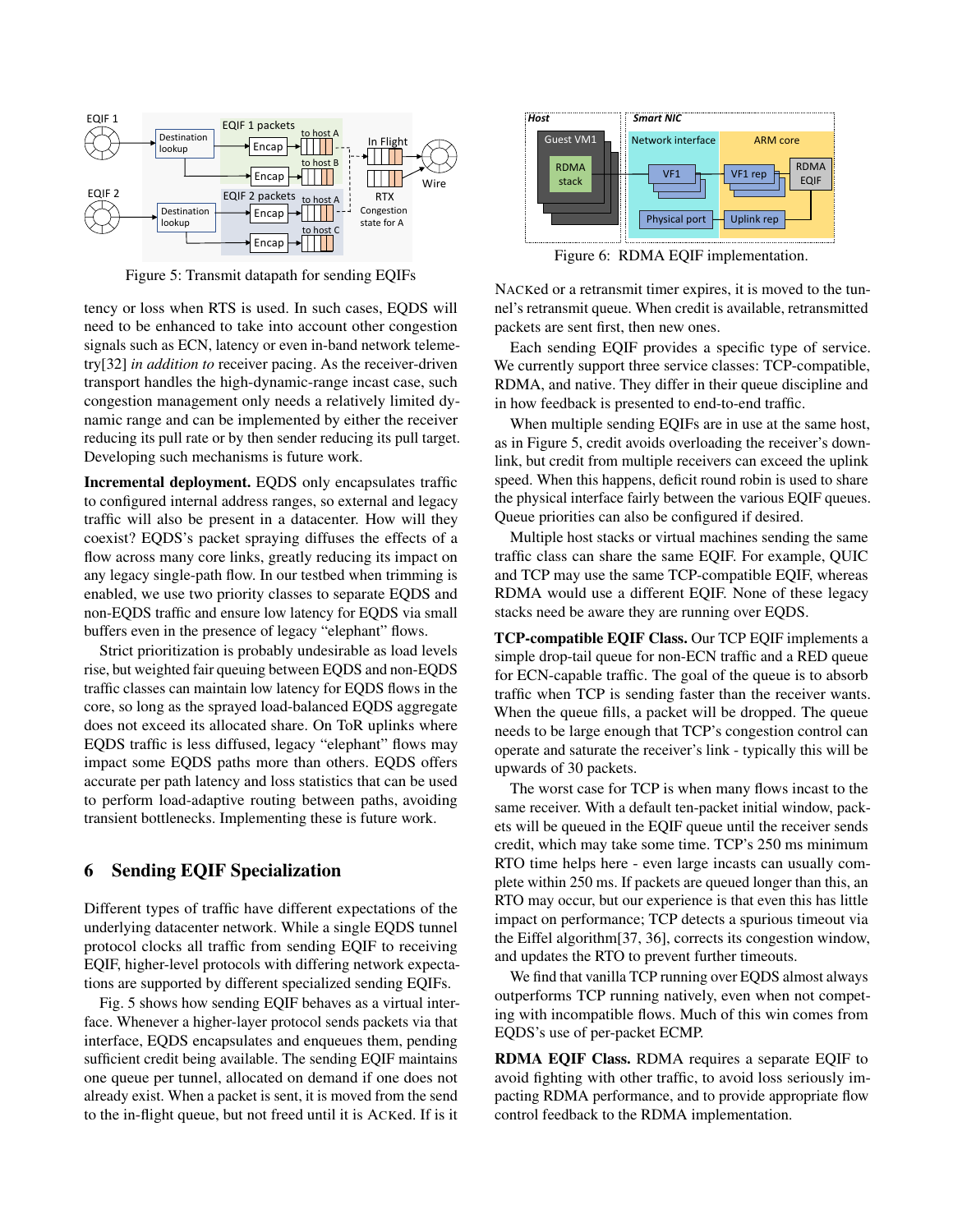RDMA is typically implemented in the NIC. Ideally an RDMA EQIF implementation would be coupled with the hardware transport implementation to directly flow-control RDMA traffic. We currently deploy our prototype RDMA EQIF in a smart NIC, as shown in Fig. [6.](#page-5-1) We use port representors [\[8\]](#page-13-7) to interpose on RDMA-enabled devices the SmartNIC exposes to the host and its virtual machines.

Our EQIF does not modify the NIC's RDMA implementation, but it does need to tell the sender to slow down when the TX queue to a destination grows. Depending on the SmartNIC model, we use different techniques to control the sending rate of the RDMA engine. For the Stingray, we issue PFC PAUSE packets to slow down the sender; this works well, but it has the side effect of slowing all traffic coming out of the RDMA engine, not just the one to the backlogged destination. The BlueField 2 supports DCQCN, so our implementation uses this to control RDMA. We could use ECN to signal DCQCN flows to slow down, but we prefer to send congestion notification packets (CNPs) directly from the sending EQIF to the RDMA sender. This reduces the length of the DCQCN control loop and allows one-time tuning of the DCQCN parameters to this constant delay. Unfortunately, RDMA RC packets lack the source QP number in their headers, which is needed for sending back a response, so we develop a connection tracking module [\[10\]](#page-13-8) for RDMA CM, enabling CNP generation.

Our current smart NIC implementation moves packets from the host to the ARM cores and then to the wire; with bidirectional traffic the SmartNIC's interconnect can become a bottleneck. It should be possible to only move the packet headers to the ARM cores, but our implementation does not support this yet. To avoid our results being affected we configure our RDMA testbed to a lower rate (10 Gbps). A NIC designed for EQDS would not add this additional latency. Despite this, our implementation increases RDMA performance in many cases while allowing coexistence with other protocols.

The Native EQIF is the preferred option for performanceoriented, EQDS-aware transports. It uses a shared memory area to store packets with lockless descriptor rings used to move packets to and from the EQIF via a zero-copy API. This EQIF offers additional low level information to host transports including the size of the TX buffer to the destination, the size of the destination's pull-queue, per-packet and per-path network RTTs and delivery notifications.

Latency information provided by the Native EQIF is similar to that provided by 1RMA, so for cases where core congestion is common, delay-based congestion controllers such as Swift [\[24\]](#page-14-8) or Timely [\[28\]](#page-14-1) can be implemented on top.

We have implemented *eqdsperf*,a performance testing tool over the Native EQIF, as well as a lightweight UDP stack that is optimized to run over EQDS. Applications using the UDP socket API can simply be linked to our stack, either statically at compile time, or dynamically using LD \_PRELOAD.

## 7 Implementation

We implemented two versions of EQDS, one using DPDK and one as a Linux kernel module. The goal is to add minimal overhead, but inevitably there are tradeoffs to be made.

Our DPDK implementation was built with performance in mind and uses two CPU cores, regardless of load. These can be host CPU cores, but it is preferable to use the ARM cores on a smart NIC. The main thread takes turns reading packet batches from the host-facing and network-facing NICs. Once read, packets are processed to completion. At the sender, this includes NACKs and PULLs triggering the (re)transmission of queued packets, and at the receiver trimmed packets elicit NACKs while packets that fill a hole at the head of the reorder queue trigger the release of waiting packets. The main thread also checks for timer expiration, largely eliminating the need for synchronization. A second thread is used to pace PULLs and to send deferred ACKs, providing accurate PULL pacing at the expense of burning a second core. When the NIC supports fine-grained pacing (e.g. Intel Columbiaville), EQDS can offload pull-pacing to the NIC, reducing CPU usage.

Our kernel implementation is aimed at being cheap and easy to deploy. As is usual on Linux, outgoing packets are processed in the context of the sending process. They are captured by a hook after routing has taken place. If there is enough credit, processing continues until they are handed to the NIC's driver. Inbound, EQDS acts like a UDP service; all incoming packets, both data and control, are processed in a soft IRQ and fed to a kernel UDP socket. Data packets that can be forwarded straight away are re-injected into the IP stack after decapsulation. If control or data packets have to be sent back, a Layer 3 socket is used.

High Resolution Timers are used for PULL pacing with their handlers executed in a soft IRQ. The downside of using kernel timers is that their timing is at the mercy of the Linux scheduler. This adds jitter to the PULL pacing. To mitigate such jitter, senders must use higher window values than usual.

Offloads are key to achieving high TCP performance with Linux, so our implementation leverages both TSO and GRO. With TSO, TCP will send large segments, EQDS will encapsulate them, then an EQDS-unaware NIC will split the encapsulated packet, copying the extra headers verbatim in front of the inner TCP/IP headers. The problem is that all the split packets will have the same EQDS sequence number. Fortunately, due to a peculiarity in how TSO is performed, there is a workaround. A NIC increments the IP ID of every segment following the first. We send all EQDS packets with an IP ID of zero, and leave gaps in the EQDS sequence space. The receiver then adds the received IP ID to the received sequence number to obtain the full sequence number. Future EQDS-aware NICs would remove the need for this workaround. Inevitably, using TSO causes a burst of unpaced packets to be sent which, as with timer jitter, requires a small increase in the window used by EQDS.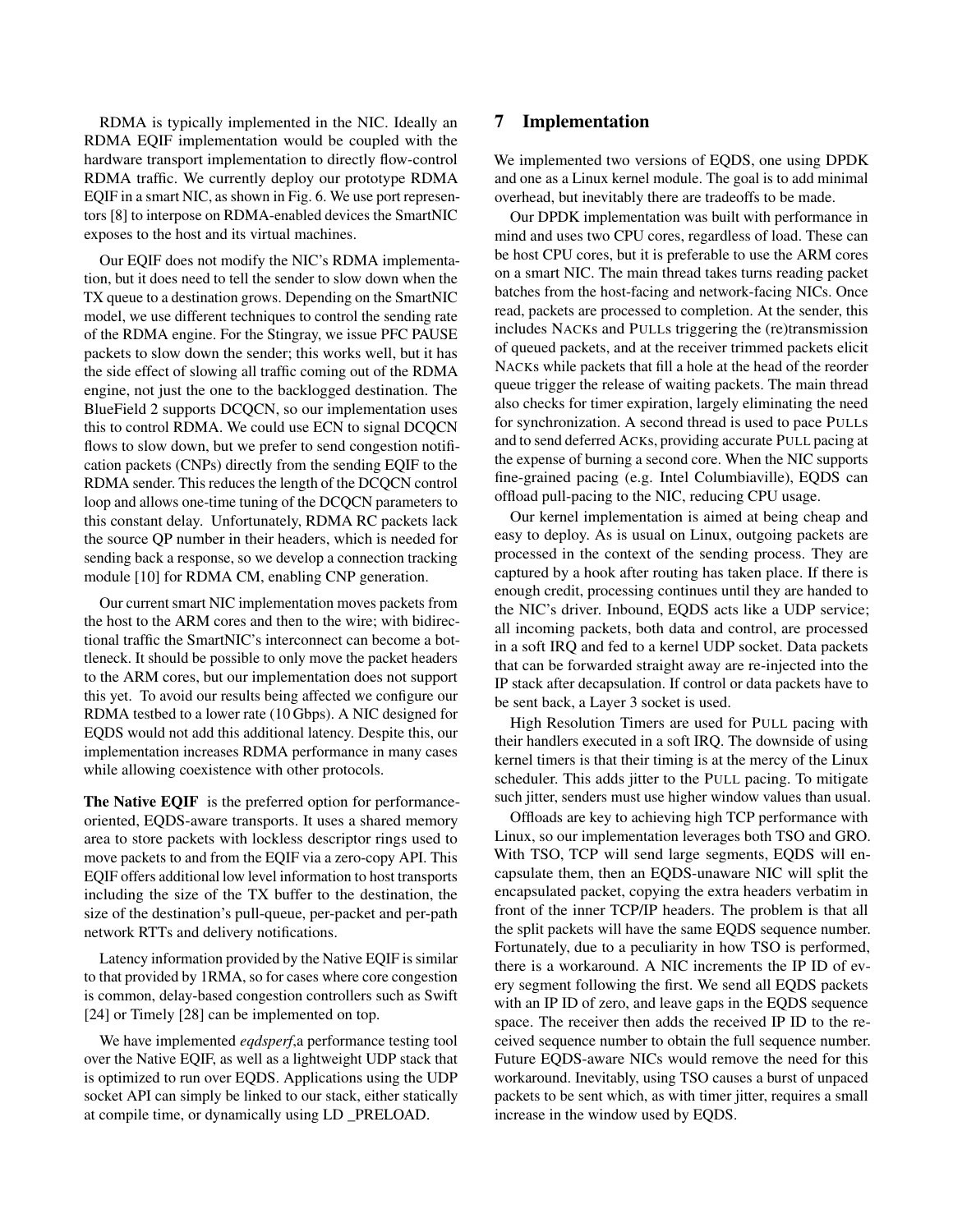<span id="page-7-1"></span>





Figure 8: Simulation: permutation throughput in a 1024-node Fat Tree.





## 8 Evaluation

Datacenter networks have been shown to suffer from a number of pathologies including reduced throughput due to flow collisions, high loss or delay due to incast, inflated latency for RPC-style traffic and a dependency on compatible congestion control mechanisms for network sharing. EQDS's main goal is to enable the deployment of known solutions to all these problems in actual networks, and to make the resulting performance available to unmodified host stacks.

The first part of our evaluation examines whether EQDS helps mitigate these known pathologies and can boost performance for regular datacenter applications. To ensure the results are not specific to one host stack or deployment model and do not depend on network support, we experiment with unmodified TCP/IP (Linux) and RDMA NIC stacks (Blue-Field 2, CX4), run EQDS both on the host and on two smart NICs, and use both legacy and trimming-enabled networks.

We find that EQDS helps boost throughput of unmodified TCP/IP and RDMA stacks by up to 30-40%, mitigating the effects of collisions in a permutation traffic matrix ([§8.1\)](#page-7-0) and for NVMe over Fabric traffic. It achieves near-perfect incast behaviour with very small in-network queues both with trimming (our testbed and simulation) and RTS (on Amazon EC2), halving the latency and doubling the throughput of a micro-service based social network application benchmark on busy networks, as well as speeding up memcached by 10-30x ([§8.2\)](#page-8-0). Finally, we show that EQDS helps conflicting upper-layer congestion controllers nicely share the underlying network without any in-network support ([§8.3\)](#page-9-0).

In the second part we seek to understand whether EQDS introduces problems of its own. The biggest concerns are host overheads such as EQDS software's memory and CPU costs, its ability to handle high link speeds and dependence on specific hardware for performance.

In our evaluation we used two small-scale testbeds: T1 is a testbed we used for TCP/IP tests (10 servers) and T2 for mixed RDMA and TCP/IP tests (6 servers). Both testbeds used leaf-spine topologies and support trimming, but can also be configured with drop-tail/ECN; a detailed testbed description is provided in Appendix B. To test behaviour at scale and behaviour over legacy networks we use a large scale deployment in Amazon EC2 as well as simulation.

## <span id="page-7-0"></span>8.1 Improving throughput

TCP and RDMA require in-order packet delivery to function well, so datacenters switches hash the packet 5-tuple to select one of many equal-length paths to the destination. However, when the number of flows is small and the flows are high bandwidth, such placement can randomly place multiple flows on the same link causing congestion. Prior work has shown that flow collisions degrade performance in folded Clos topologies [\[11,](#page-13-9) [38\]](#page-14-3) by up to 60% in the worst-case where a permutation traffic matrix is used, where each host sends to and receives from one other host. EQDS's per packet multipath should avoid such performance loss, at the cost of performing reordering in the receiving EQIF. We have run permutation experiments for RDMA in testbed T2 and for TCP in testbeds T1 and T2 as well as in simulation at larger scale.

Figure [7](#page-7-1) shows that EQDS successfully spreads single flow TCP and RDMA traffic over all the available paths without causing reordering problems. TCP and RDMA flows running over EQDS achieve 22Gbps on average (maximum 24Gbps) in a permutation traffic matrix, compared to an average of 12-14Gbps without EQDS.

Our simulation results in Figure [8](#page-7-1) explore behaviour at larger scale (FatTree with k=16, 1024 servers, 10Gbps NICs). Flow collisions hurt TCP badly, yielding only 40% of the network capacity. Multipath TCP[\[38\]](#page-14-3), a variant of TCP that spreads traffic over multiple subflows (8 in our experiment) fares better with mean utilization close to 90%. NDP's packet spraying enables it to achieve near-optimal throughput. Finally, TCP over EQDS benefits from packet spraying but avoids the costs of reordering which is handled by EQDS, achieving similar performance to NDP.

Permutation traffic matrices highlight worst-case behaviour, with infinite flows and the smallest number of flows possible. Do collisions actually matter for other traffic matrices, for shorter flows, and for real applications? We examine this next.

1MB flows, random traffic matrix. On our testbed we run a workload where each server downloads a 1MB object from another randomly chosen server in a closed-loop, mimicking a storage workload over TCP. We measure flow completion times and plot them in Figure [9.](#page-7-1) EQDS lowers median and 95th percentile completion times by 2.4x and 2x respectively.

We also ran the same experiment with EQDS using request-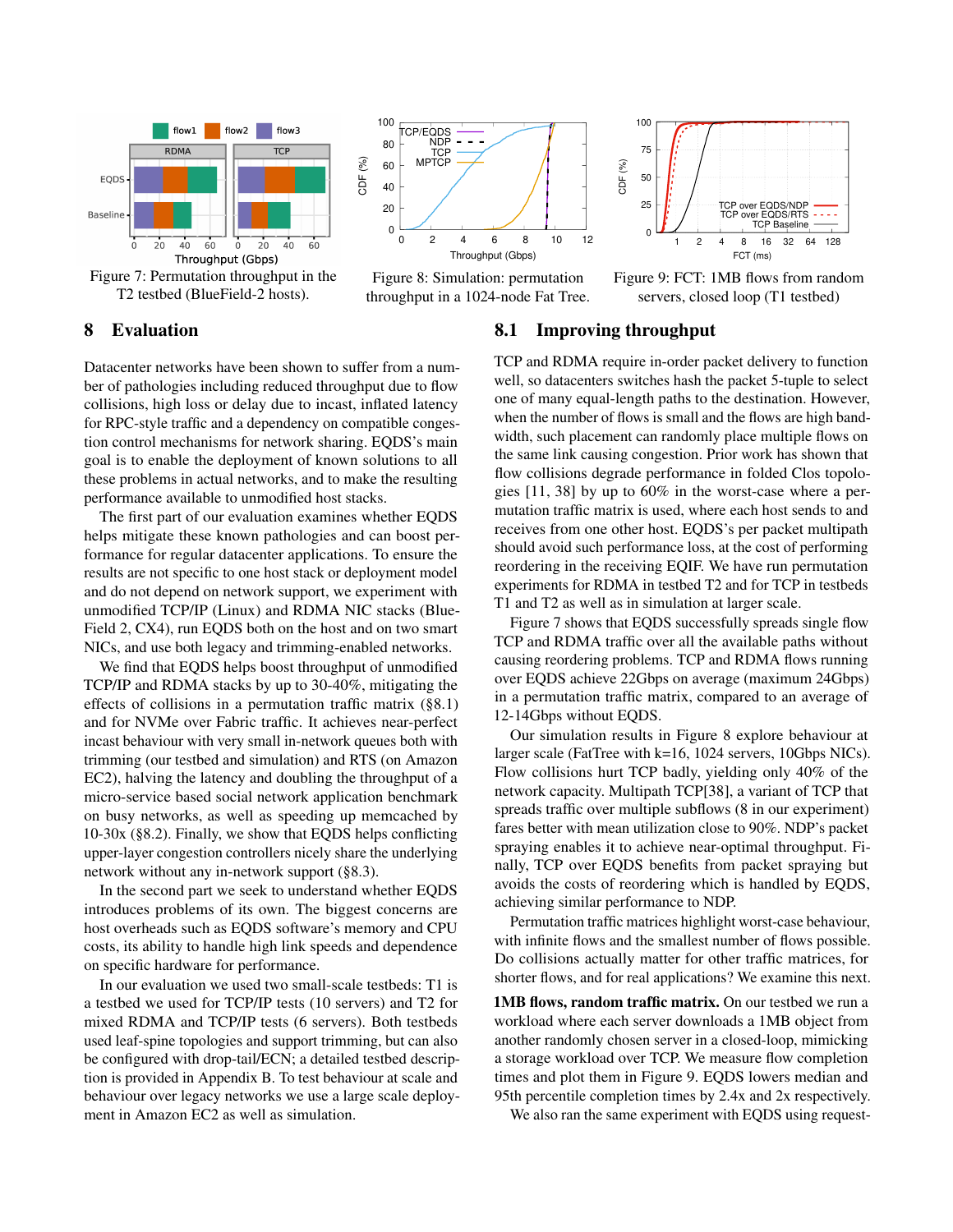<span id="page-8-2"></span>

Figure 10: Ping latency: target is idle or busy with 9 incoming TCPs (T1 testbed).



Figure 11: DeathStarBench in the T1 testbed: request latency



<span id="page-8-1"></span>testbed: throughput

to-send and without trimming support in the switches. The flow completion times (FCT) for this setup are, as expected, slightly larger than the NDP-based implementation due to the additional RTT needed at the beginning of transfers. Still, EQDS/RTS halves the completion time of TCP compared to baseline, both in the median and at 95%. At 99% all variants have similar FCTs, and beyond that EQDS can take longer due to missing optimizations in the code for short flows.

NVMeOF. We run a disaggregated storage service using a Storage Performance Development Kit (SPDK) NVMeOF-RDMA target with a null block device (i.e. no storage access) to stress the network subsystem. The NVMeOF-RDMA protocol is target-driven, with the server reading or writing to memory buffers in the client after coordinating the access via rendezvous. This involves both latency-sensitive operations for control and throughput-hungry operations for data.

original interest and content interest and (requisinger) is the system of the system of the system of the system of the system of the system of the system of the system of the beginning of transferse. Sull, and at the beg We run the NVMeOF targets and clients on separate ToRs. Each client accesses the targets round-robin, using the SPDK perf utility to generate the workload. Figure [13](#page-8-1) shows the throughput of random writes and reads of 64 KB blocks while varying the queue depth of the NVMeOF target. EQDS with its multipath support increases both peak read and write throughput and reduces standard deviation. Note that EQDS requires deeper NVMeOF queues to achieve higher throughput due to the added latency of our BlueField setup ([§8.5\)](#page-10-0).

## <span id="page-8-0"></span>8.2 Improving application latency

In deployed networks, there is a strict tradeoff between supporting many-to-one incast traffic gracefully, typically by provisioning large shared buffers in the network, and the latency of request-response applications such as micro-services or inmemory key-value storage (e.g. memcached). EQDS solves this trade-off by moving the buffering to the sending hosts, promising to achieve both low latency and good incast behaviour simultaneously.

Many to one traffic. To understand the baseline behaviour, we run large many to one workloads (850 iperf senders to the same receiver) in both simulation and on Amazon EC2 VMs.

We use htsim simulation to understand the behaviour of TCP NewReno when the destination link runs at 10Gbps, and we vary the size of bottleneck switch buffer. Figure [14](#page-9-1) is



Figure 13: NVMeOF in the T2 testbed (BlueField-2).

a CDF of the flows' mean throughput. When the buffer is small (approx. 1 packet per flow), there is a large variance of throughput, with many flows starved. As we increase the buffer to around 100 packets for each flow, TCP can share capacity much more evenly, and there is no starvation. We also show the result when the switches implement fair-queuing, which further reduces variance and reduces buffer needs.

We run the same workload over EQDS, with the EQIF perdestination buffer set to 100 packets and a 15 packet buffer at the bottleneck. EQDS perfectly shares the bottleneck capacity, emulating a fair queue at the bottleneck link.

While our simulations show that TCP many-to-one requires significant buffering to work well without EQDS, what is the actual behaviour in production datacenters? We rented VMs on Amazon EC2 (m5.8xlarge for the receiver, and m5.xlarge for all others, 10Gbps link speeds) and deployed the Linux kernel version of EQDS, configured to run in RTS mode, as EC2 does not currently implement trimming.

We ran the same workload, with 850 hosts running iperf to one receiver and plot the results in Figure [15.](#page-9-1) Note the linear *x* axis for this plot: many to one traffic in EC2 works fairly well, similar to the simulated fair-queuing results. TCP running over EQDS in EC2 achieves almost perfect sharing and 4% better throughput than the baseline, matching our simulations.

To achieve such good sharing, it appears that EC2 uses large buffers.We measure these buffers by pinging the same destination from an idle VM before and during the incast. Figure [16](#page-9-1) is a CDF of ping latency. EC2 ping latency increases 163x from 55*µs* to 9ms during the 10Gbps incast, indicating that a buffer of around 11MB exists in this network. In contrast, EQDS achieves similar many-to-one throughput with only a 21*µs* increase in ping latency.

Is this behaviour specific to EC2 or the RTS backend? We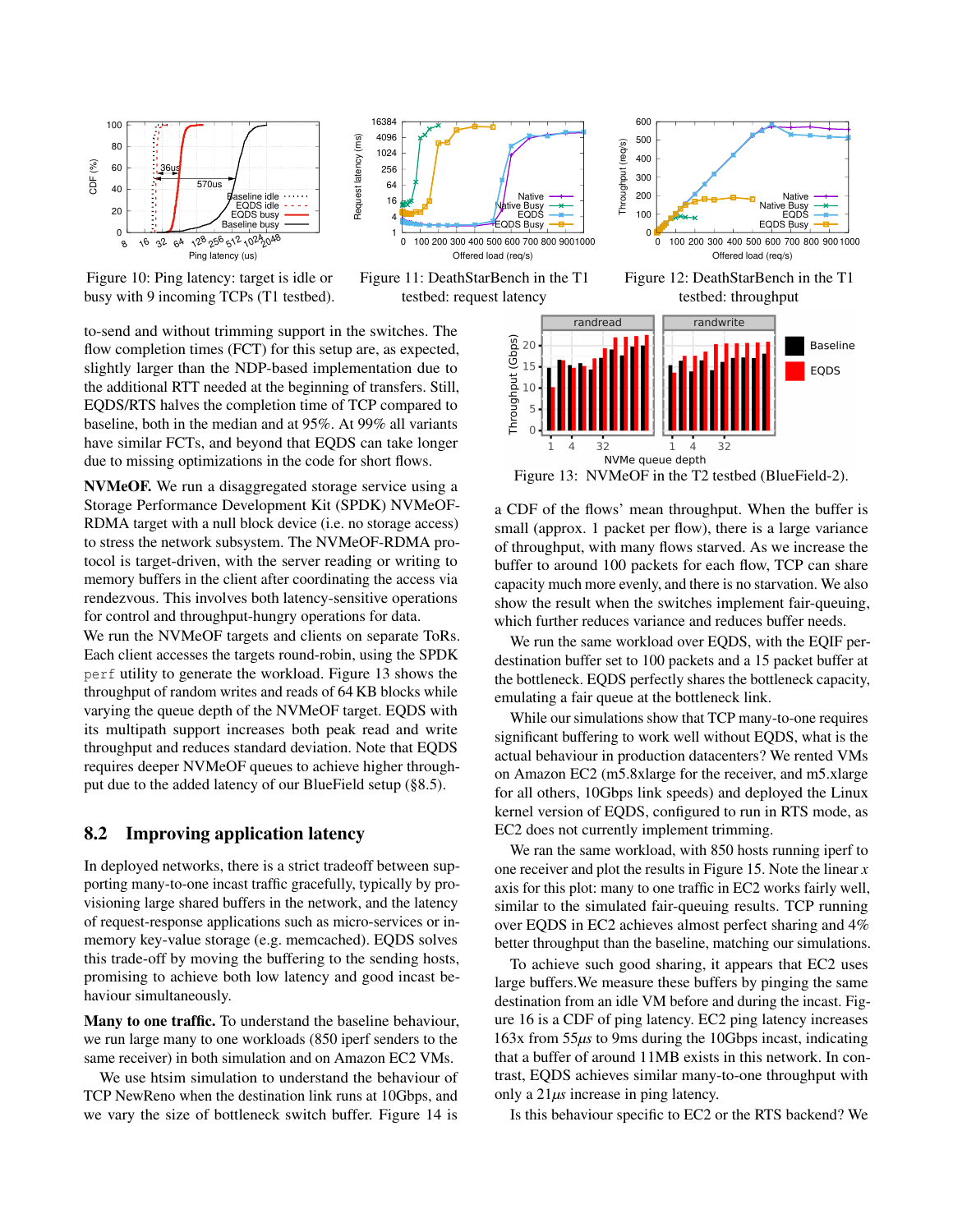<span id="page-9-1"></span>

Figure 14: Simulation: 850 to 1 traffic, varying size of bottleneck buffer.



Figure 15: Amazon EC2: 850 to 1 traffic, kernel EQDS, RTS mode



Figure 16: Ping latency (EC2): target is idle or busy with 850 incoming TCPs.

ran a similar experiment in our testbed using trimming instead of RTS. Figure [10](#page-8-2) shows the results. When the destination is busy, EQDS with trimming results in a 36*µs* increase in ping RTT, similar to RTS on EC2. Without EQDS, the increase is around 500*µs* because our switch buffers for TCP are 1MB (less than EC2) and the link speed is 25Gbps. In summary, EC2 appears to be using large buffers to cope with incast. How does this affect latency sensitive traffic?

Memcached. We installed memcached on our EC2 destination VM and used memcslap, a benchmarking client, to measure server performance by issuing 1000 GET/PUT operations in a closed-loop manner. The mean request latency for an idle memcached server in EC2 is 700us. When running over EQDS, the same request takes around 900us due to the additional kernel processing EQDS does and the use of RTS.

Frace size (pkts)<br>
The size (pkts)<br>
10K<br>  $\frac{1}{10K}$ <br>  $\frac{1}{10K}$ <br>  $\frac{1}{10K}$ <br>  $\frac{1}{10K}$ <br>  $\frac{1}{10K}$ <br>  $\frac{1}{10K}$ <br>  $\frac{1}{10K}$ <br>  $\frac{1}{10K}$ <br>  $\frac{1}{10K}$ <br>  $\frac{1}{10K}$ <br>  $\frac{1}{10K}$ <br>  $\frac{1}{10K}$ <br>  $\frac{1}{10K}$ <br>  $\frac{1}{10K}$ When the destination is busy with 100 iperf clients sending to it, the mean request latency over EQDS increases 3x to 3ms, mostly due to sharing bandwidth with iperf, compared to a 140x increase to 100ms without EQDS due to large buffers. With 850 iperf clients sending, memcached over EQDS has a mean request latency of 23ms due to sharing bandwidth with 8.5 times more flows, compared to 400ms over native EC2. Overall, EQDS reduces memcached request latency for a busy EC2 server by 20 to 30x compared to the baseline.

Micro-service apps. We ran the latency-sensitive social network application of DeathStarBench [\[13\]](#page-13-10) over kernel EQDS. We distributed the micro-service nodes to ensure that most requests are not local and must use the network, and used wrk to generate requests in a closed-loop manner.

We tested two scenarios: one where the network was idle, and one where high-throughput traffic going to the same hosts saturated the links filling the switch buffers. We note that the social network application does not generate much traffic – 100Mbps peak – but is latency sensitive so we expect to see an impact of longer network latencies in our "busy" scenario.

Figures [11](#page-8-2) and [12](#page-8-2) show the results. On an idle network social network requests take ∼2ms to complete, with little difference between the baseline and EQDS. Our deployment can sustain a request load of about 500 requests per second after which DSB saturates the CPU. When the network is busy, however, EQDS reduces request latency by 50% and can sustain double the baseline request load.

#### <span id="page-9-0"></span>8.3 Sharing the network

EQDS allows fine-grained host sharing policies without innetwork support; we examine some interesting scenarios.

Non-responsive traffic competing with TCP. Consider the scenario in Figure [17](#page-10-1) where a receiver in our testbed receives data from 4 TCP senders and then a UDP sender starts sending at line-rate (emulated with iperf3). As the UDP flow does not respond to congestion, the testbed network run in legacy mode allows the UDP flow to use nearly 25Gbps of bandwidth, starving the TCP flows. With EQDS (in trimming mode in this experiment), the UDP sender is throttled at the sending EQIF which enforces perfect ingress sharing, without any need for fair-queuing in the network.

Congestion controllers being nice. In fact, EQDS can enable any combination of existing congestion controllers to co-exist fairly without any in-network support. In figure [18](#page-10-1) we show the sharing results when two senders send to the same receiver, with one sender using Cubic[\[17\]](#page-13-11) and the other using the congestion control algorithms shown on the *x* axis label. We used all the congestion control implementations available in the Linux kernel, as well as the Mellanox DCQCN implementation. EQDS is able to fairly share the receiver's link without in-network support for almost all congestion controllers, in contrast to the status quo where latency-based schemes such as BBR[\[4\]](#page-13-12) are starved by loss-based ones (e.g. Cubic). One exception are the Vegas[\[2\]](#page-13-13) controllers that cannot utilize the 25Gbps link over EQDS when running alone, and that receive a smaller share when competing against Cubic. This appears to be due to Vegas measuring a small base RTT and stopping the window increase before it reaches a BDP.

The amount of buffering in the EQDS TX queue depends, as expected, on the congestion control algorithm. BBR is best, with an average latency of 243*µs* when sending at line rate, compared to DCTCP (K=16) at 435*µs* and Cubic at 1315*µs*.

RDMA versus TCP. To see how EQDS aids effective coexistence between different host stacks, we run a single TCP and *n* RDMA flows to the same destination in T2 (BlueField NICs). Figure [19](#page-10-1) shows the bandwidth distribution among competing flows as the number of RDMA flows varies from zero to four. Without EQDS, TCP fills the switch buffers while DCQCN causes RDMA to back off, with some RDMA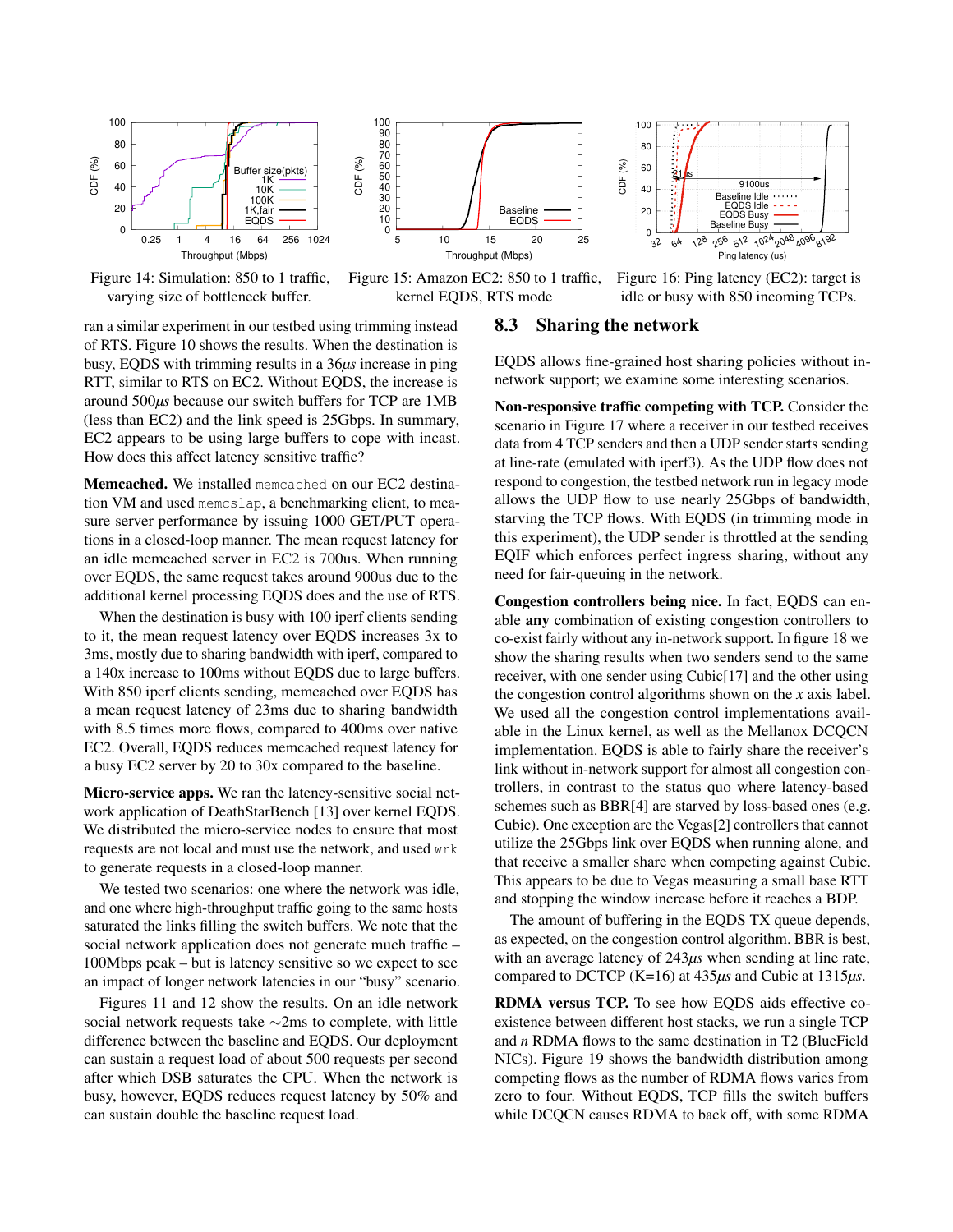<span id="page-10-1"></span>

Figure 17: Bandwidth sharing (5 to 1): one non-responsive UDP sender (testbed T1)

flows being starved. With EQDS, data is buffered at the sending hosts and the bandwidth allocation is determined by the receiver, protecting RDMA and sharing the bandwidth fairly.

NVMeOF in parallel with a TCP shuffle. To understand sharing beyond a single bottleneck link, and to also test the CX4 RDMA stack over EQDS, we run the NVMeOF RDMA benchmark ([§8.1\)](#page-7-0) in parallel with TCP traffic emulating a MapReduce shuffle operation on the T2 testbed (CX4 hosts). Specifically, three nodes on one ToR run both iperf senders and NVMeOF targets. These three send to three nodes on another ToR running both iperf receivers and NVMeOF clients that perform random reads.

We observe that with EQDS the TCP shuffle alone is about 30% faster than without EQDS (26.1 Gbps vs 19.6 Gbps), in line with the previous experiments. When both TCP and RDMA run concurrently without EQDS, the shuffle throughput drops to 17.6 Gbps and NVMeOF drops to 2.56 Gbps – far from the optimal fair share. Under EQDS, shuffle and NVMeOF achieve 15.8 Gbps and 10 Gbps respectively, which is both a fairer allocation and higher overall throughput.

## 8.4 EQDS in legacy networks

To investigate EQDS with an oversubscribed core, we interconnect two ToRs in our T1 testbed with two 25Gbps spine links. Fair queuing is enabled. One ToR hosts three servers (2 at 100Gbps, 1 at 10Gbps); the other ToR hosts eight clients (mix of 10 and 25Gbps links). Each client connects to one server and continuously requests a 1MB object in a closedloop, creating a new TCP connection each time. Clients are equally balanced across servers.

We increase the number of active clients from 1 (core utilization  $\approx 50\%$ ) up to 8 (400% core over-subscription). We plot the median and 99% FCTs for baseline TCP, TCP-over-EQDS with trimming and TCP-over-EQDS using RTS. When the core is lightly loaded, EQDS's packet-level load balancing gives slightly smaller median (Figure [20\)](#page-11-0) and 2x to 5x smaller 99th percentile FCT (Figure [21\)](#page-11-0). As we add more clients and the core becomes overloaded, EQDS ends up behaving similarly to the native baseline, while RTS is slightly slower than baseline as it requires a large amount of buffering. For EQDS with trimming, as the core gets busier the trim rate increases and each packet can be re-sent multiple times. While this does



variants, with and without EQDS (testbed T1)



network sharing (testbed T2)

not affect FCT, it is undesirable; it would be better to reduce the pull rate when core congestion is detected.

Legacy "elephant" traffic. To understand how legacy traffic coexists with EQDS, we use the same configuration but with two clients downloading 1MB objects from two servers, and create a long-lasting iperf3 flow to another client. We vary the throughput for this legacy flow from 0 to 25Gbps and measure the FCTs of the other flows. Figure [22](#page-11-0) shows how flow collisions on the spine between native 1MB flows and the elephant flow affects FCT: the median grows by 2.5x when the elephant flow fully occupies the spine link. With EQDS, packet spraying helps mitigate the effects of the elephant flow, and the increase in FCT is modest. A future implementation of load-aware routing should improve things further.

# <span id="page-10-0"></span>8.5 Host processing evaluation for EQDS

Our experiments so far have looked at how EQDS can help existing stacks, and used 25Gbps (our testbeds) and 10Gbps link speeds (EC2, simulation). We now examine the performance and overheads of our two EQDS implementations and evaluate how they perform at higher speeds. We tested using several configurations:

- Setup 1. DPDK on the host, both with native transports and underneath the VM stack, where EQDS takes the role of the software switch used in virtualization.
- Setup 2. DPDK on an SoC-based SmartNIC (Broadcom Stingray PS225 or Mellanox BlueField 2) with support for legacy TCP and RDMA traffic.
- Setup 3. DPDK on the host, processing RDMA traffic to and from a Mellanox CX4 NIC.
- Setup 4. Our Linux Kernel 5.4 implementation, with EQDS kernel module running underneath the TCP/IP stack.

The DPDK implementation is the most versatile and performs best, though this depends on the higher level stack and the setup used (Figure [23\)](#page-11-1). The best performance is given by eqdsperf in setup 1 using the zero-copy native EQDS transport. Between two 2.5GHz Xeon Silver 4215 machines with Intel Columbiaville NICs, eqdsperf achieves 40Gbps with 1.5KB packets and 100Gbps with 4KB packets. The bottleneck is the sender; with two senders to the same receiver, the link saturates with 3KB packets.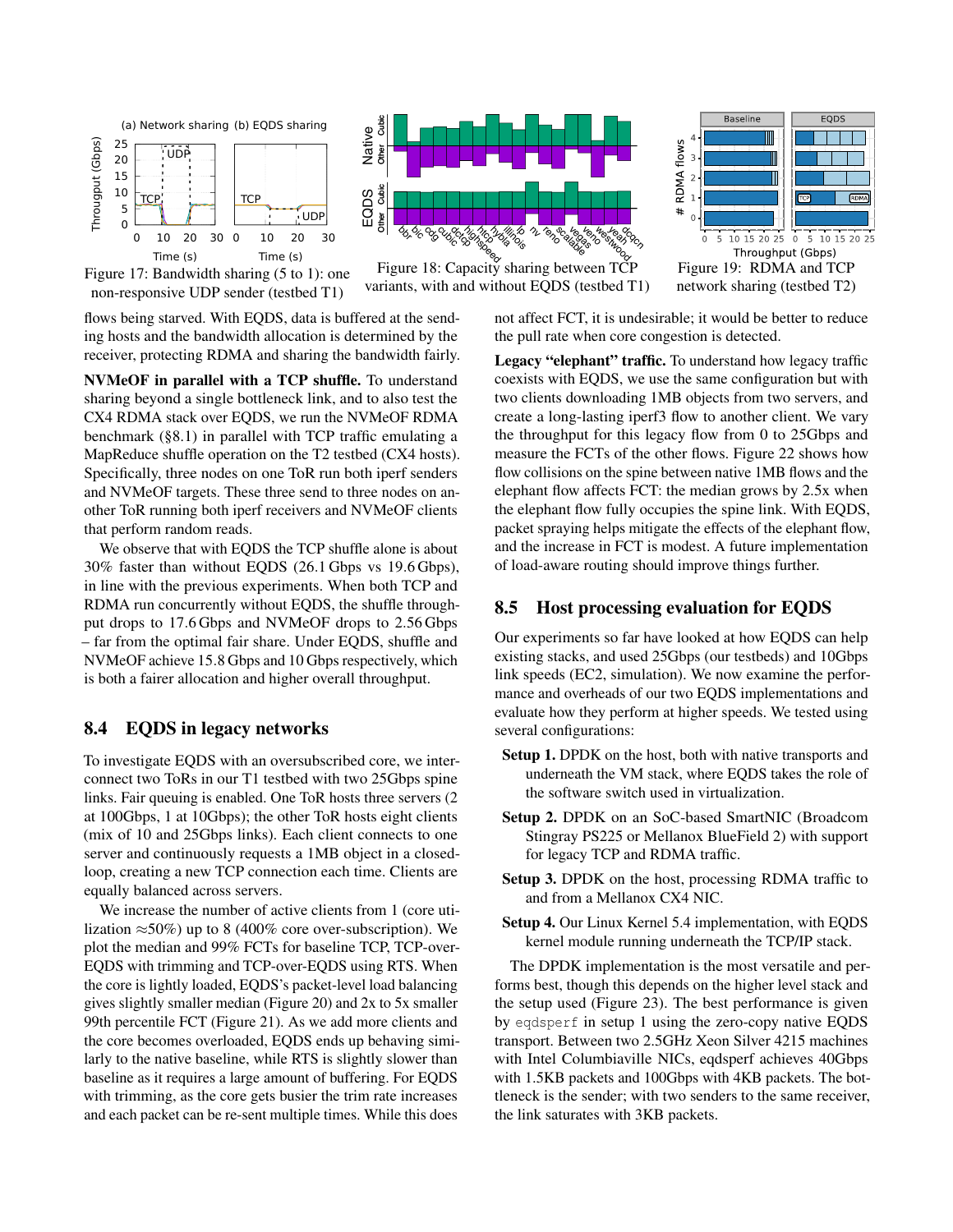<span id="page-11-0"></span>



(oversubscribed core).



Figure 22: Median FCT with an elephant legacy flow.

<span id="page-11-1"></span>



In Setup 1, when we run EQDS underneath Linux VMs in KVM using vhost-user networking, it achieves 27Gbps with 1.5KB packets compared to 40Gbps for the baseline (testpmd). The cost here for both testpmd and EQDS comes from the packet copy from the guest to the host.

In Setup 2 we run EQDS on both the Broadcom PS225 SmartNIC and Mellanox's BlueField 2 NIC. Our EQIF uses one NIC core for each of the two links and one for credit pacing. On the Stingray, EQDS saturates the link with a single core when the MTU is 1.5KB or larger. On the PS225 the results are similar with EQDS reaching 50Gbps with an 8KB MTU. We note that SmartNIC ARM cores are weaker than x86 cores and memory bandwidth seems limited; reaching 100Gbps may require more offloading.

In Setup 3 we divert RDMA traffic from a Mellanox ConnectX-4 Lx NIC via a host core. This is not ideal as it requires an extra round trip across the PCIe bus, but demonstrates RDMA-over-EQDS even without a smart NIC. Since the CX4 PCIe bandwidth is 56Gbps, we limit the link bandwidth to 10Gbps to avoid a PCIe bottleneck. With EQDS, the bandwidth of a single RDMA flow between two RDMA nodes remains the same as with baseline RDMA (Table [23\)](#page-11-1), but the additional PCIe round-trip increases median latency by 9 µs on an unloaded system and by 14 µs under load.

In Setup 4 we run EQDS in a kernel module. Figure [25](#page-11-1) shows TCP performance with and without EQDS, and explores the effect of TCP offloads. Our kernel implementation can reach 55Gbps (one core) with jumbograms, or 27Gbps with a 1.5KB MTU. TCP's dependence on offload support is clear. EQDS increases CPU utilization at the sender by 2% and at the receiver by 5% when running an iperf at 55Gbps.

Tunnel setup overhead. When EQDS tunnels are already

set up, EQDS only adds a few *µs* of latency, as shown in Fig. [23.](#page-11-1) When a new host is contacted, however, a tunnel is setup dynamically using a zero-RTT approach. We measure this by tearing down tunnels, then sending a series of pings; the difference between the first ping time and subsequent ones is around 20*µs*. This setup latency is due to memory initialization costs for the tunnel data structures.

EQDS memory consumption. How does EQDS memory consumption scale with the size of the datacenter? There are three categories of memory to consider.

*A Sending EQIF* buffers packets awaiting transmission. For TCP, we use 100 packets per destination by default, but we find that if needed this can be reduced as low as four packets per destination when sending to many receivers. For RDMA, the upper marking threshold is set to 375 packets.

*The receiving EQIF* has a reorder buffer per sender. In the worst case with faulty links, the buffer can reach the EQDS window which is between 50 packets (DPDK) and 150 packets (kernel). In practice this is limited to less than 10 packets.

*In-flight packets* are buffered at the sender pending retransmission, but the pending buffer size is limited by the BDP. We verify this by starting iperfs to an increasingly larger number of receivers. The total number of in-flight packets across all tunnels saturates at around 400 packets (NIC ring size plus one BDP) regardless of the number of receivers.

With 1.5GB of DRAM, EQDS can buffer packets for 10,000 active destination; this fits in the RAM of the Smart-NICs we used (8-16GB) as well as the hosts. In practice both the number of active destinations and actual buffer utilization are smaller; on EC2 the receiver's memory usage for EQDS did not exceed 100MB with 850 senders.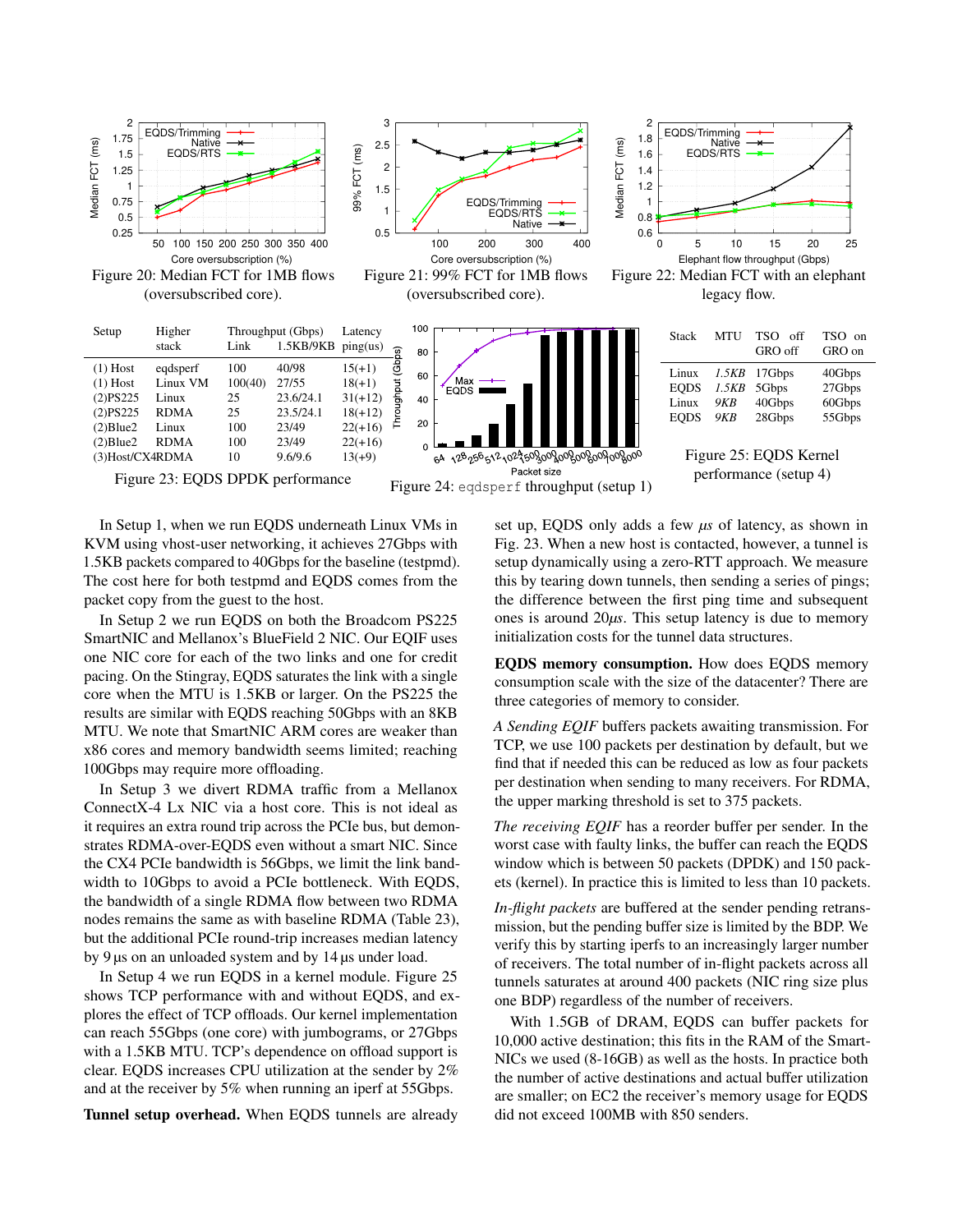# 9 Related work

Tunneling is widely used in datacenters for security isolation of traffic (e.g. VXLAN and GRE). These protocols, however, do not offer any performance isolation between tenants. Rate limiting is typically used in public clouds, but this offers limited isolation, especially for incast workloads.

Numerous research works examined the performance sharing problem [\[40,](#page-14-9) [34,](#page-14-10) [35\]](#page-14-11). Seawall [\[40\]](#page-14-9) and ElasticSwitch [\[35\]](#page-14-11) use rate-limiting between each pair of hosts in a datacenter to manage sharing, and use centrally computed weights to achieve fair sharing among different tenants. FairCloud [\[34\]](#page-14-10) discusses fundamental tradeoffs in sharing cloud networks. This line of works relies on rate limiting and needs large innetwork queues to cope with incast; it also doesn't improve utilization of multipath networks.

Virtualized congestion control works such as VCC [\[6\]](#page-13-14) and AC/DC [\[19\]](#page-13-15) propose ways of deploying new TCP congestion variants without VM changes. Both keep per-flow congestion state in the hypervisor, applying rate-limiting techniques (such as receive window reduction) to force the VM stack to reduce its rate; both show how DCTCP can be deployed in this way. OnRamp [\[3\]](#page-13-16) is a recent proposal that aims to improve the fast start phase of transport protocols by tracking fine-grained RTT measurements per flow, in the hypervisor, and then stopping packets from entering the network when latency increases above a certain threshold. This line of work does not allow multipath transmission of TCP packets or other network-specific enhancements, and still requires large in-network buffers to cope with incast.

EQDS takes the next logical step over this line of prior work: it completely decouples host stacks from the network via edge queues, thus supporting multiple higher layer transports (e.g. TCP, RDMA or native). EQDS does not do rate limiting (because it can build large queues), but uses a receiverdriven control loop instead, ensuring that network queue depths are kept as low as possible. Any sharing outcome for clouds (e.g., [\[34\]](#page-14-10)) can be configured using the primitives EQDS provides to higher layers. The key benefit of EQDS is decoupling the higher layer transports from lower layer implementations; this enables regular TCP run over packet-sprayed networks, among others.

Fastpass [\[33\]](#page-14-12), pHost [\[14\]](#page-13-0), Aeolus [\[20\]](#page-13-2), NDP [\[18\]](#page-13-1), Homa [\[31\]](#page-14-0), qJump [\[15\]](#page-13-17) are techniques that show how one can operate a network at high load and small queues. In-band network telemetry [\[32\]](#page-14-5) provides accurate congestion information to endpoints that can be used in over-subscribed topologies (e.g. HPCC [\[25\]](#page-14-13)). In contrast to all these transport or congestion control protocols, EQDS is a congestion tunneling layer that is meant to allow other transports to operate on top; it can use the mechanisms proposed by any of these or other, yet-tobe-invented, mechanisms to drive packet pacing and ensure that the network core is used efficiently, but it also allows to deploy them transparently to user applications. Our implementation implements both NDP [\[18\]](#page-13-1) and a request-to-send

variant that does not require trimming.

New transport stacks like PonyExpress [\[27\]](#page-14-14) or eRPC [\[23\]](#page-14-15) show the benefits of kernel bypass to support novel APIs, but they face an uphill battle in deployment. EQDS allows such transports to be deployed without changes to the network.

## 10 Conclusions and next steps

EQDS is a new network layer that provides strong performance isolation among co-existing transports by pulling the shared queues out of the data center network core and moving them to the edge. More importantly, it introduces a new datagram service abstraction which fully decouples the transport services above it from the network implementation underneath, thus enabling independent evolution of these layers while ensuring future compatibility among them.

EQDS is designed for gradual adoption. From the application perspective, RDMA and TCP EQIFs allow seamless deployment of EQDS without any application modifications. In the longer term we envision the emergence of application protocols implemented atop and optimized for EQDS-native APIs, thereby taking full advantage of the improved visibility into the network performance that they offer.

From the network infrastructure perspective, one can use our software-only implementations in Linux kernel, Smart-NIC or/and host that allow the benefits of EQDS isolation to be reaped at low performance cost, and can also run without switch support for packet trimming.

The NIC implementation is ideal from a deployment point of view, as it is cleanly separated from the host software, which can use offloading support as before. Our smart NIC setup, however, adds a little unnecessary latency (12-16us) and is limited to 25Gbps per core at 1.5KB MTU. These limitations should be fixable with NIC ASIC support for EQDS.

There are many examples of existing ASIC and FPGA implementations of connected transport protocols, ranging from RDMA [\[9,](#page-13-18) [21,](#page-14-16) [22,](#page-14-17) [41\]](#page-15-3), to TCP offload engines [\[30,](#page-14-18) [12,](#page-13-19) [39\]](#page-14-19). An EQDS NIC would build upon these works, and its hardware version might actually be simpler: keeping state for each connected endpoint rather than per-flow means more connections could be stored in on-chip memory, and its relaxed ordering and reliability guarantees allow implementing a simpler state machine. By offloading control packet processing, we expect to shorten the EQDS control loop delay significantly, and reducing its jitter, thus minimizing switch buffer usage. Furthermore, offloading connection setup and teardown logic would allow low latency small flows to get close to native performance.

Acknowledgements. The authors thank Mihai Brodschi for implementing the UDP stack over EQDS, and our shepherd and the anonymous reviewers for their feedback. We thank Intel, Broadcom and Nvidia for providing hardware for testing. This work was partly funded by CORNET, a research grant of the European Research Council (no. 758815).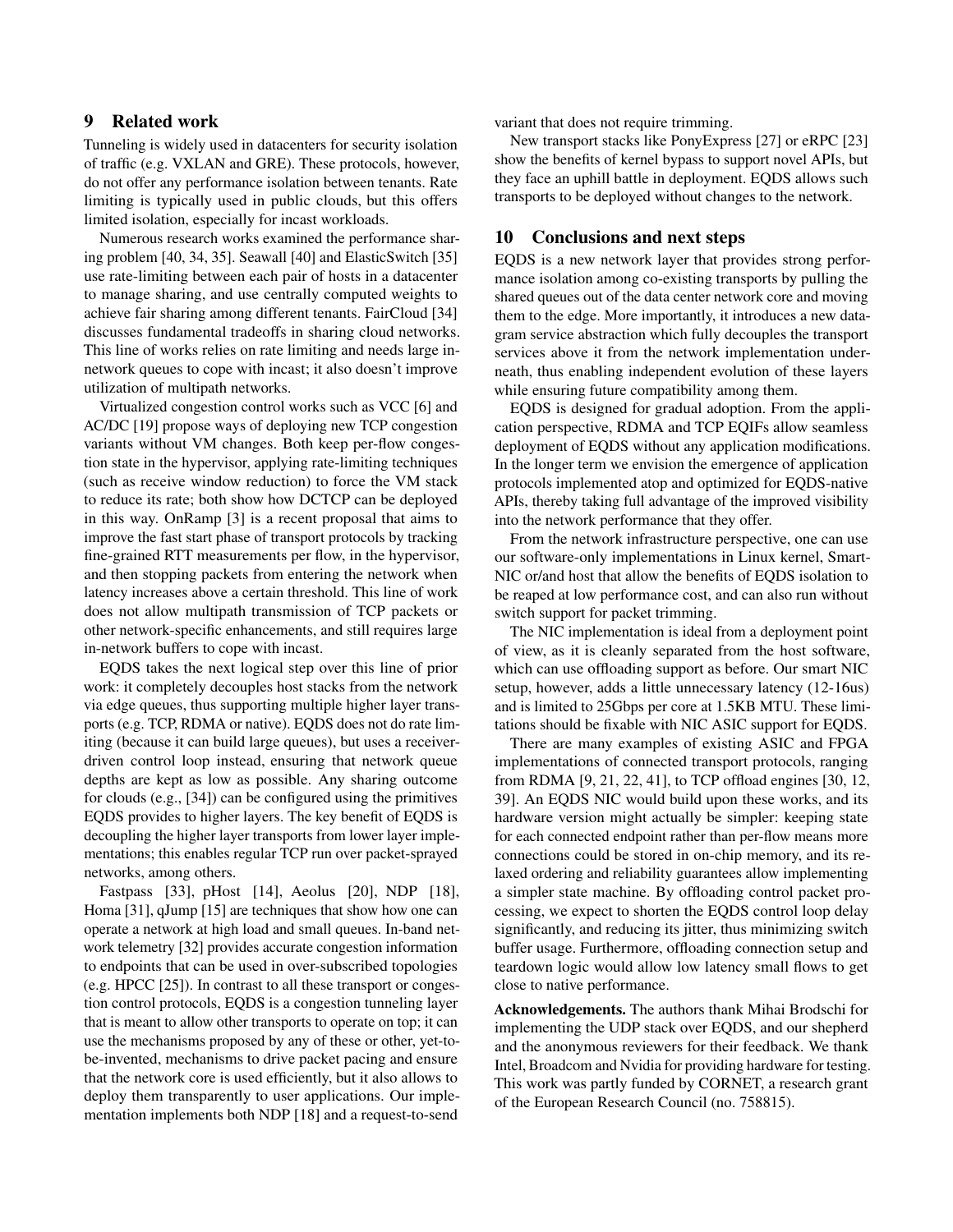# References

- <span id="page-13-4"></span>[1] Mohammad Alizadeh, Albert Greenberg, David A. Maltz, Jitendra Padhye, Parveen Patel, Balaji Prabhakar, Sudipta Sengupta, and Murari Sridharan. "Data Center TCP (DCTCP)". In: *Special Interest Group on Data Communication (SIGCOMM)*. ACM, 2010.
- <span id="page-13-13"></span>[2] L.S. Brakmo and L.L. Peterson. "TCP Vegas: end to end congestion avoidance on a global Internet". In: *IEEE Journal on Selected Areas in Communications* 13.8 (1995), pp. 1465–1480.
- <span id="page-13-16"></span>[3] "Breaking the Transience-Equilibrium Nexus: A New Approach to Datacenter Packet Transport". In: *18th USENIX Symposium on Networked Systems Design and Implementation (NSDI 21)*. USENIX Association, Apr. 2021.
- <span id="page-13-12"></span>[4] Neal Cardwell, Yuchung Cheng, C. Stephen Gunn, Soheil Hassas Yeganeh, and Van Jacobson. "BBR: Congestion-Based Congestion Control". In: *ACM Queue* 14, September-October (2016), pp. 20–53.
- <span id="page-13-6"></span>[5] Yanpei Chen, Rean Griffith, Junda Liu, Randy H. Katz, and Anthony D. Joseph. "Understanding TCP Incast Throughput Collapse in Datacenter Networks". In: *Workshop on Research on Enterprise Networking (WREN)*. ACM, 2009.
- <span id="page-13-14"></span>[6] Bryce Cronkite-Ratcliff, Aran Bergman, Shay Vargaftik, Madhusudhan Ravi, Nick McKeown, Ittai Abraham, and Isaac Keslassy. "Virtualized Congestion Control". In: *SIGCOMM '16*. Association for Computing Machinery, 2016, pp. 230–243.
- <span id="page-13-3"></span>[7] Steve Deering. *Watching the waist of the internet hourglass*. ICNP plenary. 1998.
- <span id="page-13-7"></span>[8] DPDK. *DPDK Porgrammer's Guide » Switch Representation within DPDK Applications*. 2019. URL: [https://doc.dpdk.org/guides- 19.11/prog\\_](https://doc.dpdk.org/guides-19.11/prog_guide/switch_representation.html) [guide/switch\\_representation.html](https://doc.dpdk.org/guides-19.11/prog_guide/switch_representation.html).
- <span id="page-13-18"></span>[9] D. Dunning, G. Regnier, G. McAlpine, D. Cameron, B. Shubert, F. Berry, A. M. Merritt, E. Gronke, and C. Dodd. "The Virtual Interface Architecture". In: *IEEE Micro* 18.2 (Mar. 1998), pp. 66–76.
- <span id="page-13-8"></span>[10] Haggai Eran. *libconntrack-cm – Connection Tracking for RDMA CM*. 2022. URL: [https://github.com/](https://github.com/acsl-technion/libconntrack-cm) [acsl-technion/libconntrack-cm](https://github.com/acsl-technion/libconntrack-cm).
- <span id="page-13-9"></span>[11] Mohammad Al-Fares, Sivasankar Radhakrishnan, Barath Raghavan, Nelson Huang, and Amin Vahdat. "Hedera: Dynamic Flow Scheduling for Data Center Networks". In: *Networked Systems Design and Implementation (NSDI)*. USENIX Association, 2010.
- <span id="page-13-19"></span>[12] W. Feng, P. Balaji, C. Baron, L.N. Bhuyan, and D.K. Panda. "Performance characterization of a 10-Gigabit Ethernet TOE". In: *13th Symposium on High Performance Interconnects (HOTI'05)*. 2005, pp. 58–63.
- <span id="page-13-10"></span>[13] Yu Gan, Yanqi Zhang, Dailun Cheng, Ankitha Shetty, Priyal Rathi, Nayantara Katarki, Ariana Bruno, Justin Hu, Brian Ritchken, Brendon Jackson, Kelvin Hu, Meghna Pancholi, Brett Clancy, Chris Colen, Fukang Wen, Catherine Leung, Siyuan Wang, Leon Zaruvinsky, Mateo Espinosa, Yuan He, and Christina Delimitrou. "An Open-Source Benchmark Suite for Microservices and Their Hardware-Software Implications for Cloud and Edge Systems". In: *Proceedings of the Twenty Fourth International Conference on Architectural Support for Programming Languages and Operating Systems (ASPLOS)*. Apr. 2019.
- <span id="page-13-0"></span>[14] Peter X. Gao, Akshay Narayan, Gautam Kumar, Rachit Agarwal, Sylvia Ratnasamy, and Scott Shenker. "pHost: Distributed Near-optimal Datacenter Transport over Commodity Network Fabric". In: *Conference on Emerging Networking Experiments and Technologies (CoNEXT)*. ACM, 2015.
- <span id="page-13-17"></span>[15] Matthew P. Grosvenor, Malte Schwarzkopf, Ionel Gog, Robert N. M. Watson, Andrew W. Moore, Steven Hand, and Jon Crowcroft. "Queues Don't Matter When You Can JUMP Them!" In: *12th USENIX Symposium on Networked Systems Design and Implementation (NSDI 15)*. USENIX Association, May 2015, pp. 1–14.
- <span id="page-13-5"></span>[16] Chuanxiong Guo, Haitao Wu, Zhong Deng, Gaurav Soni, Jianxi Ye, Jitu Padhye, and Marina Lipshteyn. "RDMA over Commodity Ethernet at Scale". In: *Special Interest Group on Data Communication (SIG-COMM)*. ACM, 2016.
- <span id="page-13-11"></span>[17] Sangtae Ha, Injong Rhee, and Lisong Xu. "CUBIC: A New TCP-Friendly High-Speed TCP Variant". In: *SIGOPS Oper. Syst. Rev.* 42.5 (July 2008), pp. 64–74.
- <span id="page-13-1"></span>[18] Mark Handley, Costin Raiciu, Alexandru Agache, Andrei Voinescu, Andrew W. Moore, Gianni Antichi, and Marcin Wójcik. "Re-architecting Datacenter Networks and Stacks for Low Latency and High Performance". In: *Special Interest Group on Data Communication (SIGCOMM)*. ACM, 2017.
- <span id="page-13-15"></span>[19] Keqiang He, Eric Rozner, Kanak Agarwal, Yu (Jason) Gu, Wes Felter, John Carter, and Aditya Akella. "AC/DC TCP: Virtual Congestion Control Enforcement for Datacenter Networks". In: *SIGCOMM '16*. Association for Computing Machinery, 2016, pp. 244–257.
- <span id="page-13-2"></span>[20] Shuihai Hu, Wei Bai, Gaoxiong Zeng, Zilong Wang, Baochen Qiao, Kai Chen, Kun Tan, and Yi Wang. "Aeolus: A Building Block for Proactive Transport in Datacenters". In: *SIGCOMM '20*. Association for Computing Machinery, 2020, pp. 422–434.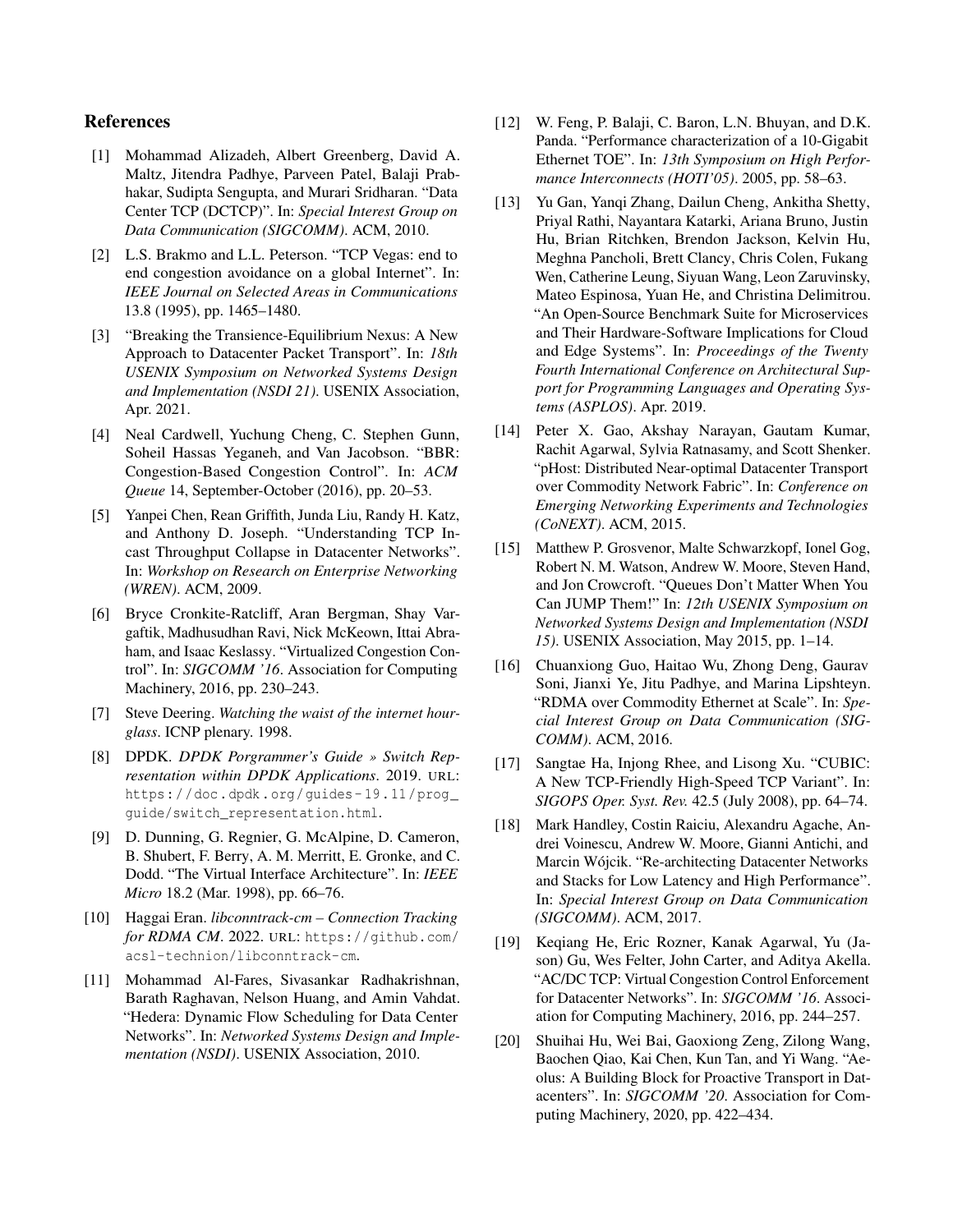- <span id="page-14-16"></span>[21] InfiniBand Trade Association (IBTA). *About Infini-Band*. (Accessed: May 2021). URL: [https://www.](https://www.infinibandta.org/about-infiniband/) [infinibandta.org/about-infiniband/](https://www.infinibandta.org/about-infiniband/).
- <span id="page-14-17"></span>[22] InfiniBand Trade Association (IBTA). *The RoCE Initiative*. (Accessed: May 2021). URL: [https://www.](https://www.infinibandta.org/roce-initiative/) [infinibandta.org/roce-initiative/](https://www.infinibandta.org/roce-initiative/).
- <span id="page-14-15"></span>[23] Anuj Kalia, Michael Kaminsky, and David G. Andersen. "Datacenter RPCs Can Be General and Fast". In: *NSDI'19*. USENIX Association, 2019, pp. 1–16.
- <span id="page-14-8"></span>[24] Gautam Kumar, Nandita Dukkipati, Keon Jang, Hassan M. G. Wassel, Xian Wu, Behnam Montazeri, Yaogong Wang, Kevin Springborn, Christopher Alfeld, Michael Ryan, David Wetherall, and Amin Vahdat. "Swift: Delay is Simple and Effective for Congestion Control in the Datacenter". In: *SIGCOMM '20*. Association for Computing Machinery, 2020, pp. 514–528.
- <span id="page-14-13"></span>[25] Yuliang Li, Rui Miao, Hongqiang Harry Liu, Yan Zhuang, Fei Feng, Lingbo Tang, Zheng Cao, Ming Zhang, Frank Kelly, Mohammad Alizadeh, and Minlan Yu. "HPCC: High Precision Congestion Control". In: *SIGCOMM '19*. Association for Computing Machinery, 2019, pp. 44–58.
- <span id="page-14-4"></span>[26] Yuanwei Lu, Guo Chen, Bojie Li, Kun Tan, Yongqiang Xiong, Peng Cheng, Jiansong Zhang, Enhong Chen, and Thomas Moscibroda. "Multi-Path Transport for RDMA in Datacenters". In: *15th USENIX Symposium on Networked Systems Design and Implementation (NSDI 18)*. USENIX Association, Apr. 2018, pp. 357– 371.
- <span id="page-14-14"></span>[27] Michael Marty, Marc de Kruijf, Jacob Adriaens, Christopher Alfeld, Sean Bauer, Carlo Contavalli, Michael Dalton, Nandita Dukkipati, William C. Evans, Steve Gribble, Nicholas Kidd, Roman Kononov, Gautam Kumar, Carl Mauer, Emily Musick, Lena Olson, Erik Rubow, Michael Ryan, Kevin Springborn, Paul Turner, Valas Valancius, Xi Wang, and Amin Vahdat. "Snap: A Microkernel Approach to Host Networking". In: *SOSP '19*. Association for Computing Machinery, 2019, pp. 399–413.
- <span id="page-14-1"></span>[28] Radhika Mittal, Vinh The Lam, Nandita Dukkipati, Emily Blem, Hassan Wassel, Monia Ghobadi, Amin Vahdat, Yaogong Wang, David Wetherall, and David Zats. "TIMELY: RTT-Based Congestion Control for the Datacenter". In: *SIGCOMM '15*. Association for Computing Machinery, 2015, pp. 537–550.
- <span id="page-14-2"></span>[29] Radhika Mittal, Alexander Shpiner, Aurojit Panda, Eitan Zahavi, Arvind Krishnamurthy, Sylvia Ratnasamy, and Scott Shenker. "Revisiting Network Support for RDMA". In: *SIGCOMM '18*. Association for Computing Machinery, 2018, pp. 313–326.
- <span id="page-14-18"></span>[30] Jeffrey C. Mogul. "TCP Offload is a Dumb Idea Whose Time Has Come". In: *HOTOS'03*. USENIX Association, 2003, pp. 5–5.
- <span id="page-14-0"></span>[31] Behnam Montazeri, Yilong Li, Mohammad Alizadeh, and John Ousterhout. "Homa: A Receiver-driven Lowlatency Transport Protocol Using Network Priorities". In: *Special Interest Group on Data Communication (SIGCOMM)*. ACM, 2018.
- <span id="page-14-5"></span>[32] p4.org Applications Working Group. *In-band Network Telemetry (INT) Dataplane Specification*. 2020. URL: [https://github.com/p4lang/p4-applications/](https://github.com/p4lang/p4-applications/blob/master/docs/INT_v2_1.pdf) [blob/master/docs/INT\\_v2\\_1.pdf](https://github.com/p4lang/p4-applications/blob/master/docs/INT_v2_1.pdf).
- <span id="page-14-12"></span>[33] Jonathan Perry, Amy Ousterhout, Hari Balakrishnan, Devavrat Shah, and Hans Fugal. "Fastpass: A Centralized "Zero-queue" Datacenter Network". In: *Special Interest Group on Data Communication (SIGCOMM)*. ACM, 2014.
- <span id="page-14-10"></span>[34] Lucian Popa, Gautam Kumar, Mosharaf Chowdhury, Arvind Krishnamurthy, Sylvia Ratnasamy, and Ion Stoica. "FairCloud: Sharing the Network in Cloud Computing". In: *SIGCOMM '12*. Association for Computing Machinery, 2012, pp. 187–198.
- <span id="page-14-11"></span>[35] Lucian Popa, Praveen Yalagandula, Sujata Banerjee, Jeffrey C. Mogul, Yoshio Turner, and Jose Renato Santos. "ElasticSwitch: Practical Work-Conserving Bandwidth Guarantees for Cloud Computing". In: *SIG-COMM '13*. Association for Computing Machinery, 2013, pp. 351–362.
- <span id="page-14-7"></span>[36] R. Ludwig and A. Gurtov. *RFC4015: The Eifel Response Algorithm for TCP*. 2003. URL: [https : / /](https://tools.ietf.org/html/rfc4015) [tools.ietf.org/html/rfc4015](https://tools.ietf.org/html/rfc4015).
- <span id="page-14-6"></span>[37] R. Ludwig and M. Meyer. *RFC3522: The Eifel Detection Algorithm for TCP*. 2003. URL: [https://tools.](https://tools.ietf.org/html/rfc3522) [ietf.org/html/rfc3522](https://tools.ietf.org/html/rfc3522).
- <span id="page-14-3"></span>[38] Costin Raiciu, Sebastien Barre, Christopher Pluntke, Adam Greenhalgh, Damon Wischik, and Mark Handley. "Improving Datacenter Performance and Robustness with Multipath TCP". In: *Special Interest Group on Data Communication (SIGCOMM)*. ACM, 2010.
- <span id="page-14-19"></span>[39] Mario Ruiz, David Sidler, Gustavo Sutter, Gustavo Alonso, and Sergio López-Buedo. "Limago: An FPGA-Based Open-Source 100 GbE TCP/IP Stack". In: *2019 29th International Conference on Field Programmable Logic and Applications (FPL)*. 2019, pp. 286–292.
- <span id="page-14-9"></span>[40] Alan Shieh, Srikanth Kandula, Albert Greenberg, Changhoon Kim, and Bikas Saha. "Sharing the Data Center Network". In: *NSDI'11*. USENIX Association, 2011, pp. 309–322.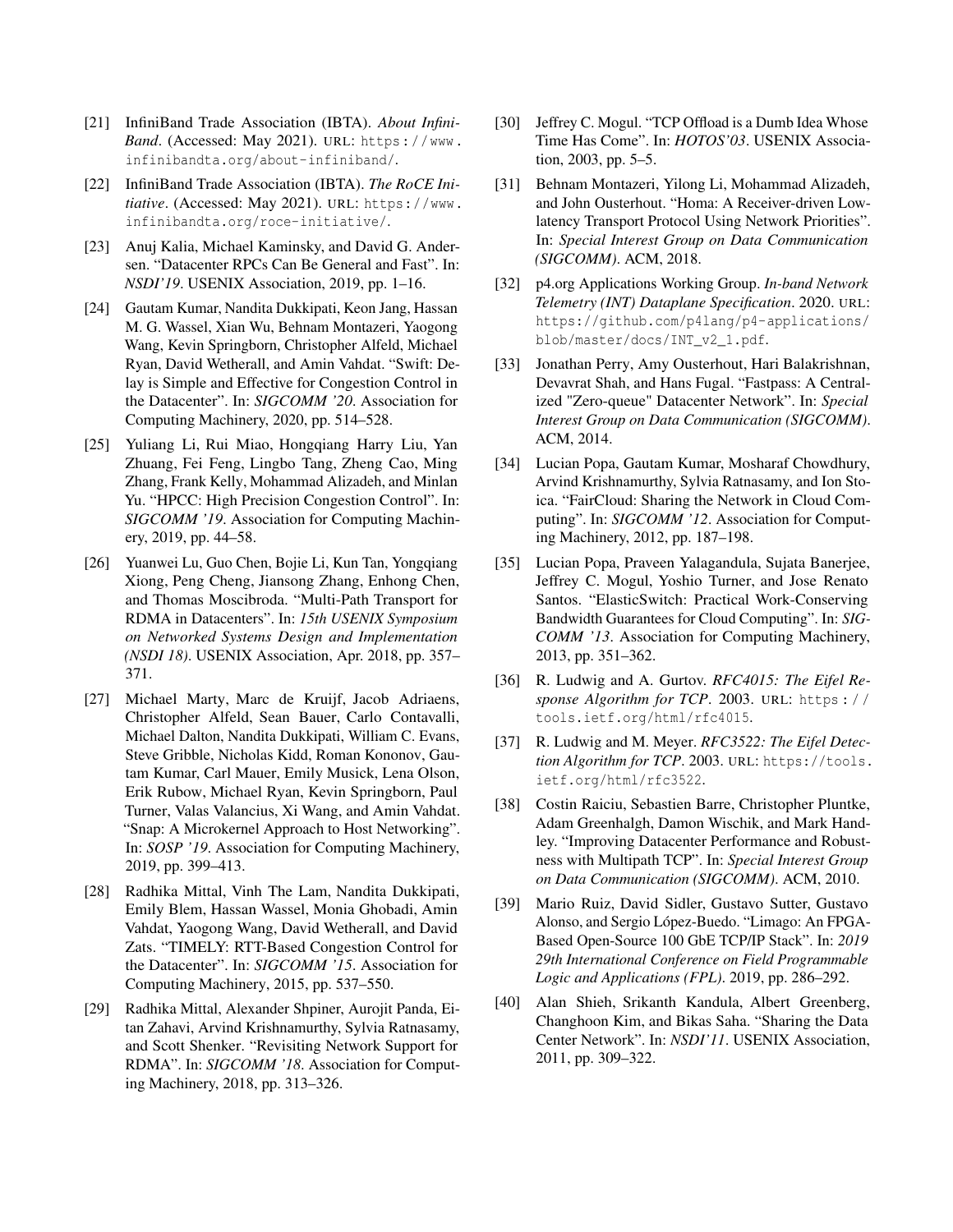- <span id="page-15-3"></span>[41] David Sidler, Zeke Wang, Monica Chiosa, Amit Kulkarni, and Gustavo Alonso. "StRoM: Smart Remote Memory". In: *EuroSys '20*. Association for Computing Machinery, 2020.
- <span id="page-15-0"></span>[42] Arjun Singhvi, Aditya Akella, Dan Gibson, Thomas F. Wenisch, Monica Wong-Chan, Sean Clark, Milo M. K. Martin, Moray McLaren, Prashant Chandra, Rob Cauble, Hassan M. G. Wassel, Behnam Montazeri, Simon L. Sabato, Joel Scherpelz, and Amin Vahdat. "1RMA: Re-Envisioning Remote Memory Access for Multi-Tenant Datacenters". In: *SIGCOMM '20*. Association for Computing Machinery, 2020, pp. 708– 721.
- <span id="page-15-2"></span>[43] Anirudh Sivaraman, Suvinay Subramanian, Mohammad Alizadeh, Sharad Chole, Shang-Tse Chuang, Anurag Agrawal, Hari Balakrishnan, Tom Edsall, Sachin Katti, and Nick McKeown. "Programmable Packet Scheduling at Line Rate". In: *SIGCOMM '16*. Association for Computing Machinery, 2016, pp. 44– 57.
- <span id="page-15-1"></span>[44] Haitao Wu, Zhenqian Feng, Chuanxiong Guo, and Yongguang Zhang. "ICTCP: Incast Congestion Control for TCP in Data-Center Networks". In: *IEEE/ACM Trans. Netw.* 21.2 (Apr. 2013), pp. 345–358.

### Appendix A. Protocol state machines

The state machines for our protocol implementation are shown in Figures [26](#page-16-0) (the sender) and [27](#page-16-0) (for the receiver).

The aim is for the two endpoints to self-synchronize. The sender sets the SYN flag on all data packets sent until it receives a SYN-ACK (or SYN-NACK or SYN-SACK) packet from the receiver. As a window of SYN packets can arrive out-of-order, the lowest ten bits of the sequence number are always zero in the first SYN packet and the upper sequence number bits in SYN packets indicate an epoch number.

The receiver state machine is very simple, with just two states, closed and established. As SYNs from the initial window can arrive out of order, an arriving SYN causes the receiver to move to established state and set the initial sequence number to be that from the SYN with the lowest ten bits cleared. Any subsequent SYNs with the same epoch number are treated as normal data packets except the SYN flag is set in their ACKs.

When data arrives at the sender it chooses a random epoch number, starts sending data with SYN set, and moves to SYN-SENT state. It then moves to *established* state on receiving a SYN-ACK with the correct epoch number from the receiver.

The epoch number is needed because either end can drop state at any point. If a sender drops state very early in a connection, then immediately tries to re-establish a tunnel, old SYN packets may still be in flight. The epoch number allows the sender and receiver to agree which is the new

connection.

If the sender retains the old epoch number, it simply chooses a greater epoch for the new connection. The receiver then accepts the new SYN as re-establishing the connection seamlessly. However, if the sender has no state, it chooses a random epoch number. If this random epoch number is greater it will be accepted, but if it is lesser, the receiver concludes it is old and replies with a SYN-ACK advertising its current epoch. If the sender receives such a mismatched greater epoch in a SYN-ACK, it concludes the setup has failed, chooses a new epoch greater than that advertised by the receiver, and resends its initial window of SYNs. This new attempt will then always succeed.

It is possible that SYN-ACKs from the previous connection are still in flight when the new connection is attempted. If these have a lower epoch (the common case) they are ignored; if they have a greater epoch they trigger the re-sync process as described above.

If a receiver has outstanding data in its reorder queue when a connected reestablishes, it releases this data to the host outof-order as it can no longer guarantee the sequence space holes will be filled. This is expected to be very rare in practice as endpoints will not normally drop state with unacked data in transit.

The sender responds to any indication of an unhealthy tunnel by closing it and re-establishing a new tunnel, possibly after a timeout. A large number of retransmit timeouts implies that there is likely a network connectivity issue affecting the tunnel. Similarly, receipt of a RST indicates the receiver is in the closed state, and prompts re-establishment of the tunnel if there are packets in the EQIF TX queue.

The key benefit of this self-synchronizing design is that either endpoint can drop state without reliably informing its peer. This gives EQDS implementations a lot of freedom in managing per-tunnel memory, allowing lightly used tunnels to be dropped in memory pressure scenarios. While these ability is not used in our software implementations, we expect that future ASIC implementations of EQDS in NICs will make full use of these features.

## Appendix B. Details on the experiment setup.

Our T1 (TCP/IP) testbed has 10 endpoints:

- 8 Linux kernel endpoints emulated on four servers with Intel Xeon Silver 4215 CPUs @ 2.50GHz (8 cores, 16 hyperthreads), 128GB of RAM and a dual-port 100Gbps Intel Columbiaville NIC each (running in Setup 1, with EQDS on the host cores either as part of the kernel or as a DPDK process).
- 4 Broadcom endpoints emulated by two servers with Intel Xeo E5-2650L v2 CPUs @ 1.70GHz, 32GB of RAM (10 cores, 20 hyperthreads), each with a dual-port 25Gbps